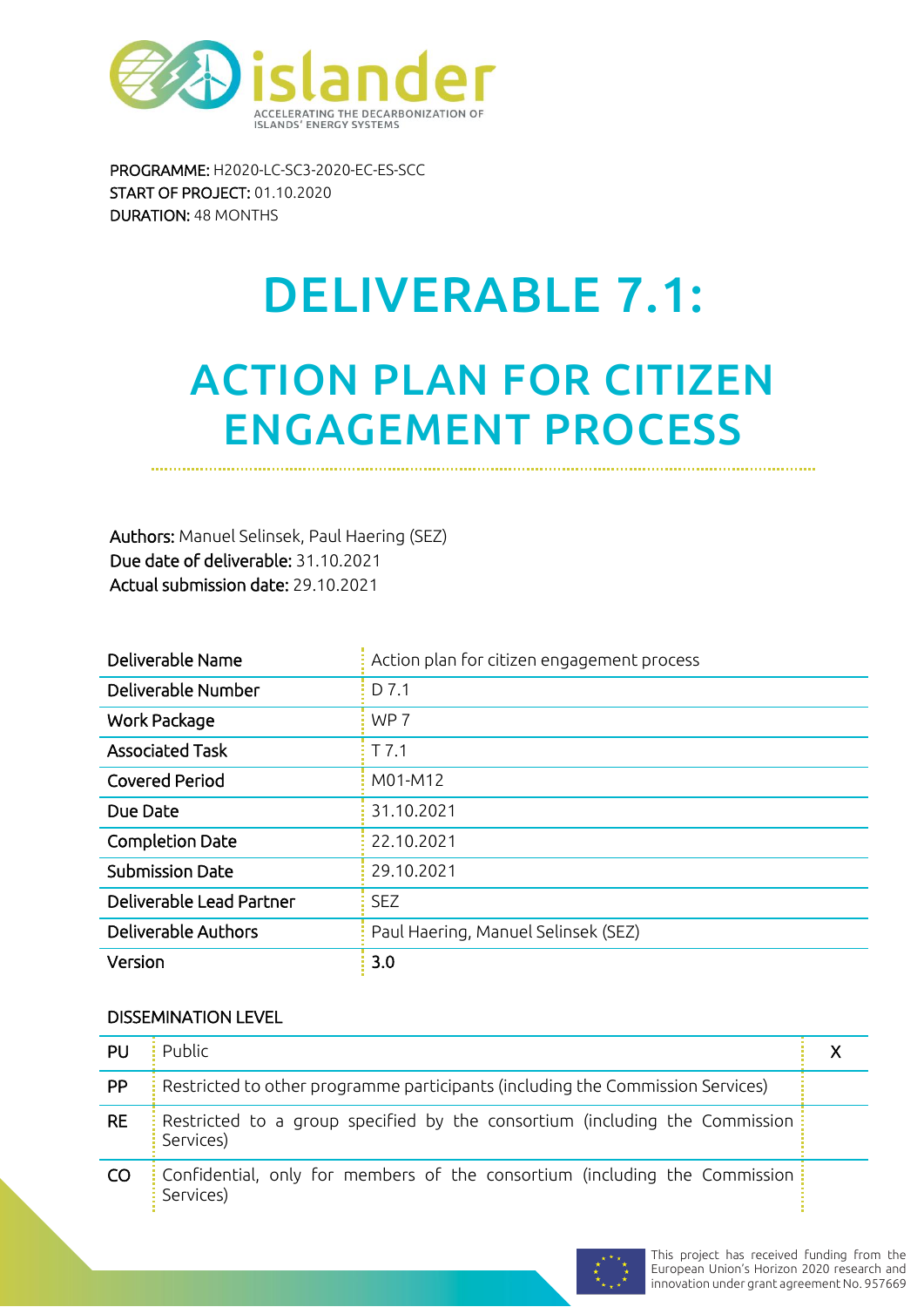

Change Control

#### DOCUMENT HISTORY

| Version : Date | Change History                           | Author(s)                        | Organisation |
|----------------|------------------------------------------|----------------------------------|--------------|
| 1.0            | 31.08.2021 : Table of content<br>drafted | Paul Haering, Manuel<br>Selinsek | <b>SEZ</b>   |
| 2.0            | $01.10.2021$ : Document drafted          | Paul Haering, Manuel<br>Selinsek | <b>SEZ</b>   |
| 3.0            | 29.10.2021 : Last version                | Paul Haering, Manuel<br>Selinsek | <b>SEZ</b>   |

#### DISTRIBUTION LIST

| Date       | Issue                                      | Group                                                          |
|------------|--------------------------------------------|----------------------------------------------------------------|
| 16.09.2021 | Revision table of content                  | EMEC, KUL, **All partners**                                    |
| 28.10.2021 | Revision document                          | EMEC, KUL, **All partners**,<br>**coordinator**, **WP leader** |
| 29.10.2021 | Submission and distribution to<br>partners | $PO + All$ partners                                            |

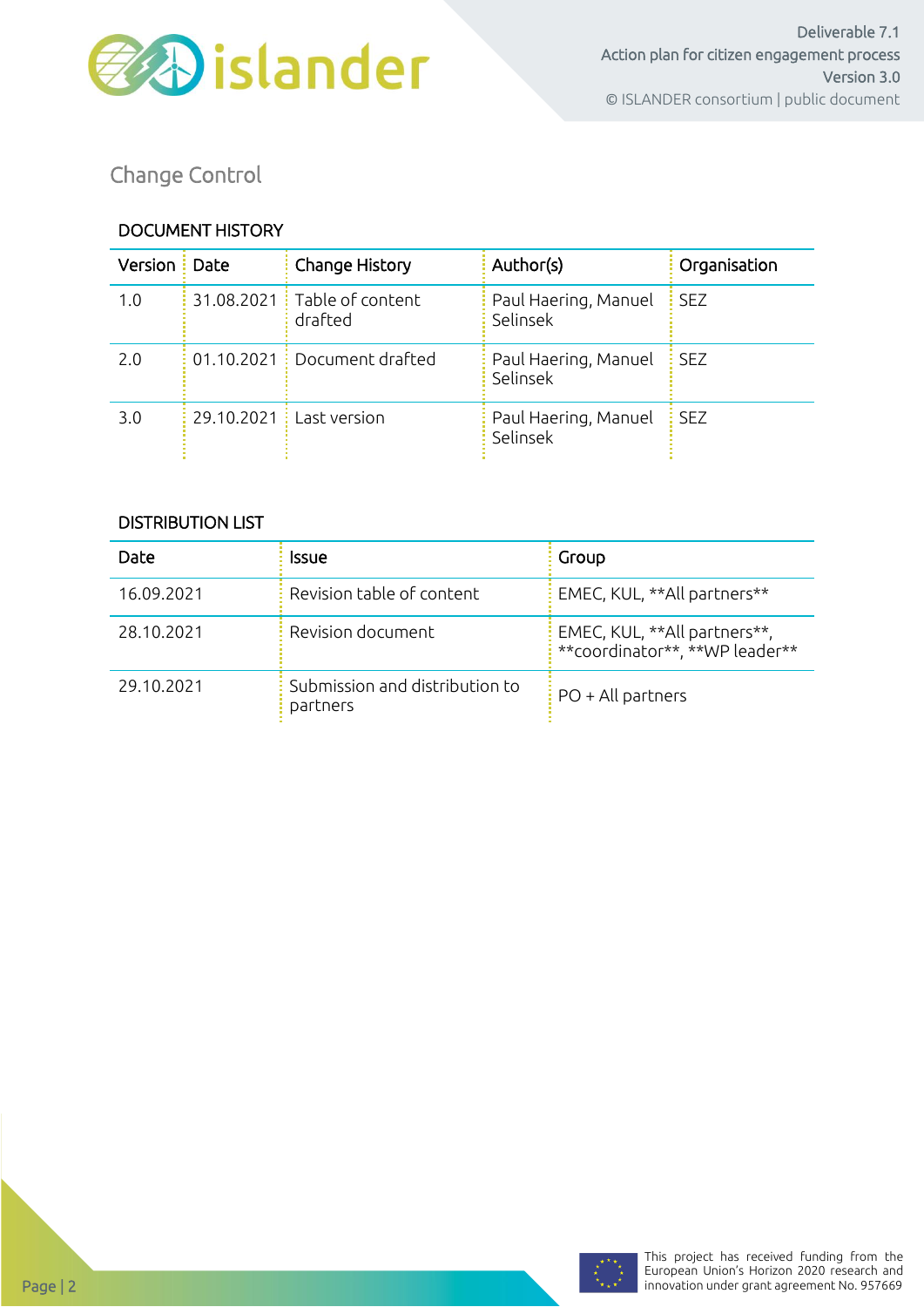

# <span id="page-2-0"></span>TABLE OF CONTENT

| 1                                                                                    |  |  |  |  |
|--------------------------------------------------------------------------------------|--|--|--|--|
| 1.1<br>1.2<br>1.3                                                                    |  |  |  |  |
| $\overline{2}$                                                                       |  |  |  |  |
| 2.1<br>2.2<br>2.3<br>2.4                                                             |  |  |  |  |
| Plan for the creation of a renewable energy community on Borkum 14<br>$\overline{3}$ |  |  |  |  |
| 3.1<br>3.2<br>3.3                                                                    |  |  |  |  |
| 4                                                                                    |  |  |  |  |
| 5                                                                                    |  |  |  |  |
| 5.1<br>5.2<br>5.3                                                                    |  |  |  |  |
| 6                                                                                    |  |  |  |  |
| 7                                                                                    |  |  |  |  |
|                                                                                      |  |  |  |  |

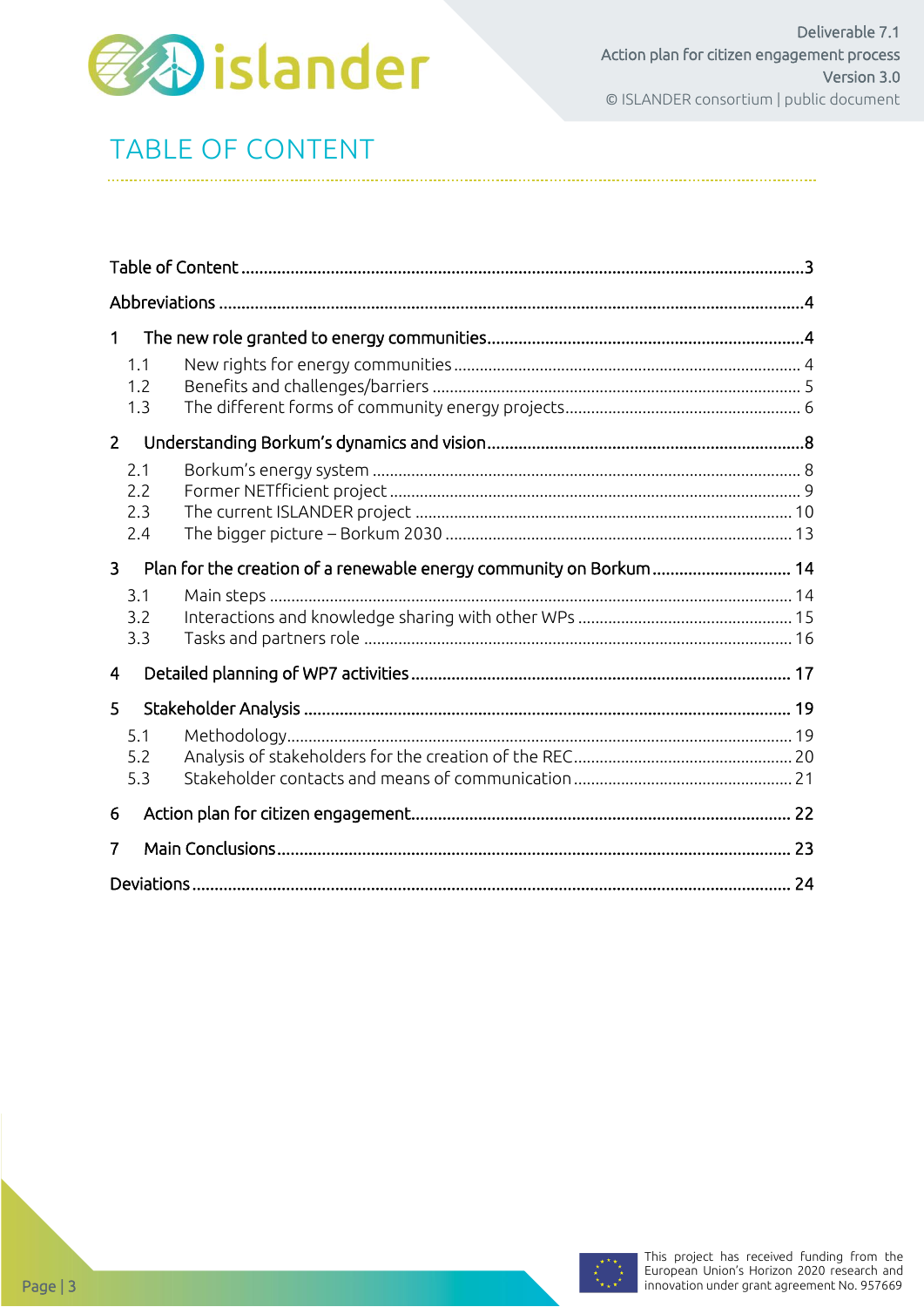

## <span id="page-3-0"></span>ABBREVIATIONS

| <b>AYE</b>   | AYESA ADVANCED TECHNOLOGIES SA                                                     |
|--------------|------------------------------------------------------------------------------------|
| <b>IDE</b>   | <b>IDENER RESEARCH &amp; DEVELOPMENT AGRUPACION DE INTERES</b><br><b>ECONOMICO</b> |
| <b>SEZ</b>   | STEINBEIS INNOVATION GGMBH                                                         |
| <b>NBG</b>   | NORDSEEHEILBAD BORKUM GMBH                                                         |
| <b>ZIGOR</b> | ZIGOR RESEARCH & DEVELOPMENT AIE                                                   |
| <b>CEG</b>   | CEGASA ENERGIA S.L.U.                                                              |
| <b>BCM</b>   | <b>BCM ENERGY</b>                                                                  |
| <b>KUL</b>   | KATHOLIEKE UNIVERSITEIT LEUVEN                                                     |
| <b>EMEC</b>  | THE EUROPEAN MARINE ENERGY CENTRE LIMITED                                          |
| <b>DAFNI</b> | DIKTYO AEIFORIKON NISON TOY AIGAIOU AE                                             |
| <b>REAK</b>  | REGIONALNA ENERGETSKA AGENCIJA KVARNER                                             |
| <b>REC</b>   | Renewable Energy Community                                                         |
| <b>SME</b>   | Small and medium-sized enterprises                                                 |
| <b>DSO</b>   | Distribution system operator                                                       |
| <b>TSO</b>   | Transmission system operator                                                       |
| <b>CHP</b>   | Combined heat and power plant                                                      |
| <b>PV</b>    | Photovoltaics                                                                      |
| <b>RES</b>   | Renewable energy sources                                                           |
| <b>HES</b>   | Hybrid energy systems                                                              |

### <span id="page-3-1"></span>1 THE NEW ROLE GRANTED TO ENERGY COMMUNITIES

Most of the information presented in the following sections is based on the guide "Community energy – a practical guide to reclaiming power" issued in October 2020 by Friends of the Earth Europe, REScoop.eu and Energy cities $^1$ .

### <span id="page-3-2"></span>1.1 New rights for energy communities

A new EU legislation - The EU Clean Energy package – was adopted in 2019 to help communities in EU to actively participate in the energy transition of their region and territories. This new law acknowledges the role of local communities and their rights to produce, consume or sell energy in the energy sector beside the other market actors (TSO, DSO). This means that individuals, local authorities and SMEs can set up so called renewable energy community as legal entity and use the financial resources generated by the production, distribution and sale of electricity or other energy vectors to further develop energy projects and achieve the energy targets of the Clean Energy Package. Every EU Member is required to

 $1$  Community energy – a practical guide to reclaiming power, October 2020, foeeurope.org/sites/default/files/climate\_justice/2020/community-energy-guide.pdf

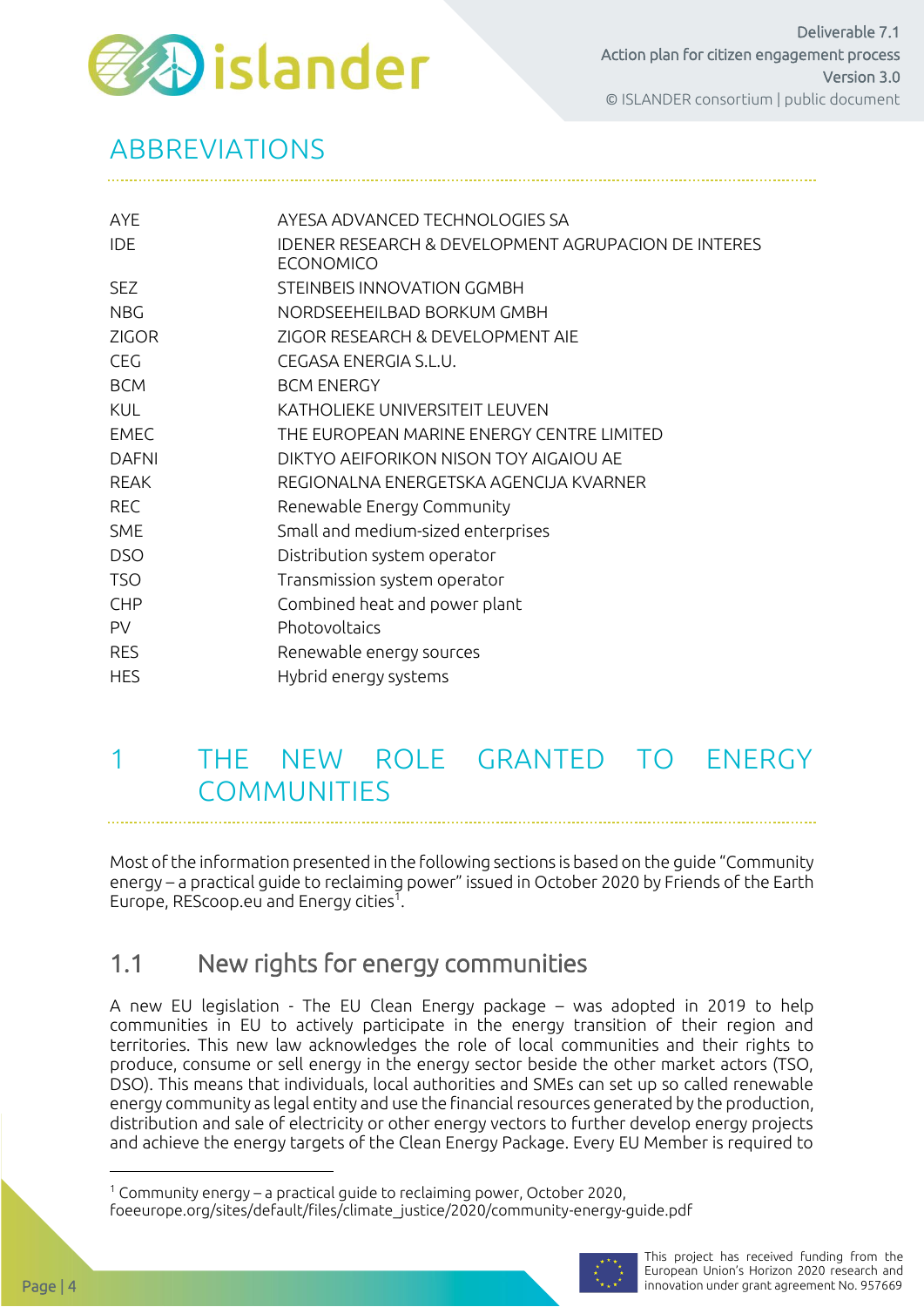

transpose these new rights into their national laws by end of 2021 to create an enabling framework to support citizens participation in the energy sector. One of the main challenges to be addressed is the complexity of administrative procedures which undermine certain community projects.

### <span id="page-4-0"></span>1.2 Benefits and challenges/barriers

Community-owned projects can bring a lot of benefits particularly to the local community and citizens. However, there are some hurdles and barriers that may impede the implementation of these projects. An overview of the main benefits and challenges is provided in the table below.

*Table 1: Benefits and barriers of renewable energy community-owned projects (Source: Community energy – a practical guide to reclaiming power)*

| <b>Benefits</b>                                                                                                                                                                                                                                                                                                                                                                                                                                                                                                                                                                                                                                                                                                                                    | Barriers/Challenges                                                                                                                                                                                                                                                                                                                                                                                                                                                                                                                                                                                                                                                                                                                |  |  |  |
|----------------------------------------------------------------------------------------------------------------------------------------------------------------------------------------------------------------------------------------------------------------------------------------------------------------------------------------------------------------------------------------------------------------------------------------------------------------------------------------------------------------------------------------------------------------------------------------------------------------------------------------------------------------------------------------------------------------------------------------------------|------------------------------------------------------------------------------------------------------------------------------------------------------------------------------------------------------------------------------------------------------------------------------------------------------------------------------------------------------------------------------------------------------------------------------------------------------------------------------------------------------------------------------------------------------------------------------------------------------------------------------------------------------------------------------------------------------------------------------------|--|--|--|
| Getting communities involved in the<br>$\bullet$<br>energy transition helps to reduce<br>carbon emissions and replacing fossil<br>sources by renewables.                                                                                                                                                                                                                                                                                                                                                                                                                                                                                                                                                                                           | Willingness to invest/be involved in is<br>(often) low. Additionally, it's not<br>straightforward<br>to<br>motivate<br>individuals to join such projects.                                                                                                                                                                                                                                                                                                                                                                                                                                                                                                                                                                          |  |  |  |
| Winning public support for the large-<br>$\bullet$<br>scale development of renewable<br>energy projects. As demonstrated by<br>various studies, the acceptance and<br>support of these projects increase<br>when individuals are involved<br>Community-based energy initiatives<br>$\bullet$<br>also contribute to tackle energy<br>poverty since there are non-for-<br>organisations<br>profit<br>aiming<br>at<br>providing energy at low prices and<br>redirecting investments towards the<br>local economy.<br>Energy communities support the<br>development of innovative products<br>and business models. Thus, they<br>contribute to the local economy and<br>to the creation of local jobs leading<br>into an innovative and sustainable EU | Internal group conflicts may occur<br>$\bullet$<br>within the community because of<br>differing visions or objectives to be<br>reached.<br>Access to money and the difficulty to<br>$\bullet$<br>find funding might be one of the<br>challenges<br>faced<br>main<br>by<br>communities. This might require the<br>project to be downscaled leading to<br>a first track record of success that<br>might help to find funds in the<br>future.<br>Administrative burden may hamper<br>the smooth running of the project. A<br>lot of forms need to be filled to get<br>permits, get planning permissions, or<br>apply for national and EU funding.<br>This requires a lot of time and skills in<br>administrative<br>procedures<br>and |  |  |  |
| industry.                                                                                                                                                                                                                                                                                                                                                                                                                                                                                                                                                                                                                                                                                                                                          | accounting.                                                                                                                                                                                                                                                                                                                                                                                                                                                                                                                                                                                                                                                                                                                        |  |  |  |
| Individuals<br>that<br>embark<br>0n<br>$\bullet$<br>a<br>common project are more likely to<br>initialize other projects benefiting<br>the community                                                                                                                                                                                                                                                                                                                                                                                                                                                                                                                                                                                                | Depending on the type of projects<br>led by the community, technical<br>issues might occur: e.g. the energy<br>grid will need to be upgraded to host<br>novel technologies or the connection<br>to the grid is more challenging than<br>initially expected. This may lead to<br>new costs that may endanger the<br>overall project.                                                                                                                                                                                                                                                                                                                                                                                                |  |  |  |
|                                                                                                                                                                                                                                                                                                                                                                                                                                                                                                                                                                                                                                                                                                                                                    | In some countries, there might be a<br>lack of understanding of what an                                                                                                                                                                                                                                                                                                                                                                                                                                                                                                                                                                                                                                                            |  |  |  |

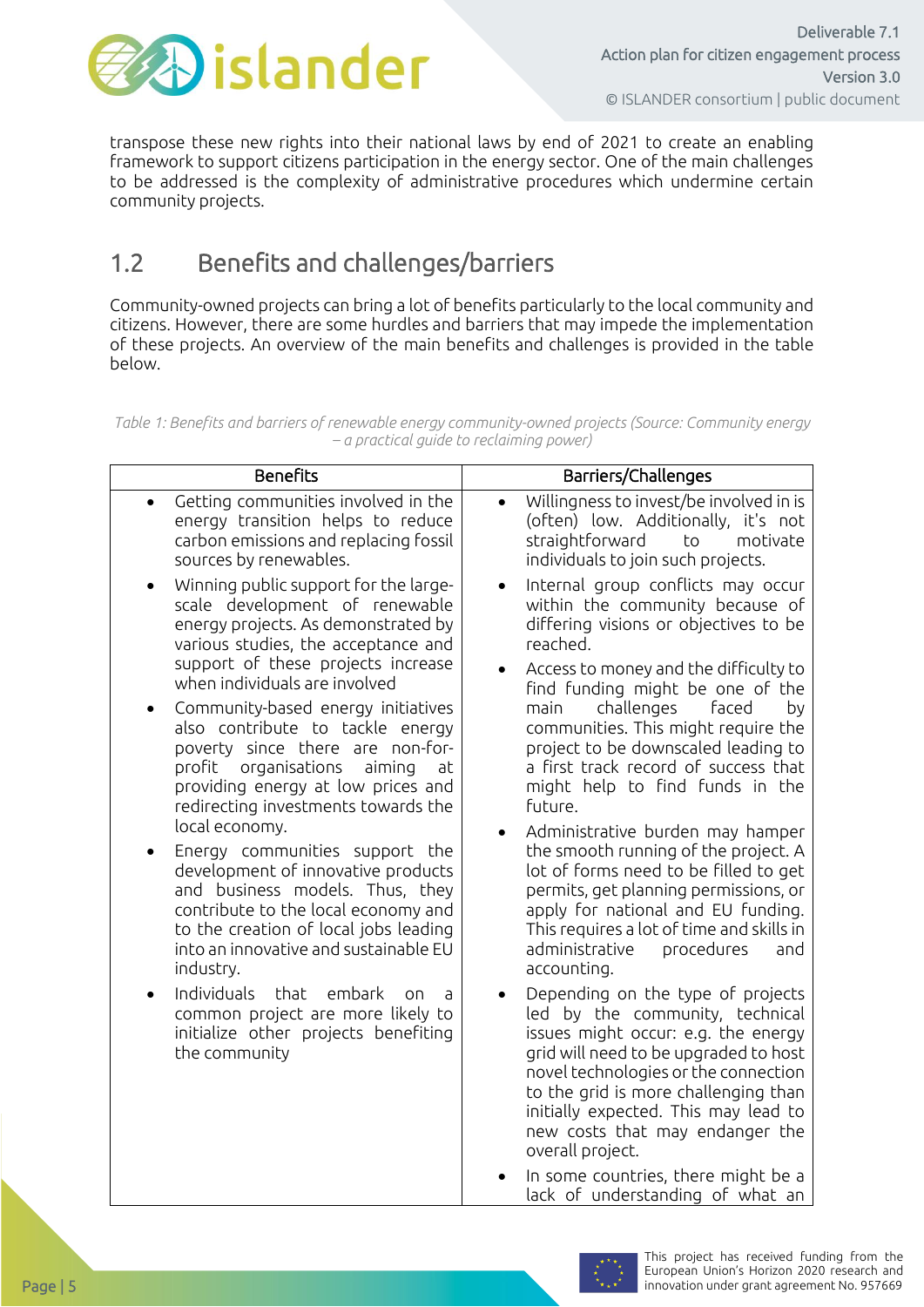

| energy community is, and this might<br>lead to conflict with local public<br>stakeholders.<br>authorities and<br>Opposition may also arise from<br>dissident individuals that<br>see<br>renewables as something unpleasant<br>because of the noise and the visual<br>impacts of renewable assets leading<br>to regulations on novel technologies. |
|---------------------------------------------------------------------------------------------------------------------------------------------------------------------------------------------------------------------------------------------------------------------------------------------------------------------------------------------------|
| • Another barrier might be that for<br>islands and remote communities, it<br>might be hard to find local workforce<br>technical<br>with<br>background/knowledge<br>to<br>run<br>energy community related projects<br>and operate decentralised energy<br>plants.                                                                                  |

### <span id="page-5-0"></span>1.3 The different forms of community energy projects

Energy communities can engage in broad variety of activities ranging from transport and mobility, heat, energy efficiency, electricity generation, distribution and supply, energy storage, and provision of flexibility to the power grid. Community energy is a broad concept that can refer to different forms. Some individuals involved in an energy community want to work informally and push new energy projects while others want to set up a legal entity and be an active stakeholder of the energy market. Different concepts emerged in past years. A detailed description of the main concepts and their characteristics is provided in the following subsections.

#### Collaboration with local authorities

A key success factor of energy communities is the strong collaboration with local authorities. Whenever individuals decide to create an energy community, they are strongly advised to promote the concept to municipal staff and local elected representatives. Showing examples of best practices or similar projects implemented in neighbouring countries might convince local politicians to engage in this transition process.

Both parties – the energy community and the local authority – can benefit from a strong collaboration leading to the decarbonisation of the territory. For instance, local politicians can benefit from the expertise of individuals involved in energy communities to develop a sustainable action plan. Furthermore, it is proven that projects led by cooperatives have contributed to shape a more active form of local participation that encourages other initiatives and social innovation projects. In addition, collaborations between communities and authorities can support the local value creation, thus leading to new jobs and a local economic development benefiting to the most vulnerable communities.

#### Energy cooperatives

The main objective of an energy cooperative is to distribute the benefits and profits of the cooperative across the local community to have a positive social impact. Energy cooperatives are organised in a democratic and open way. Each member of the community is entitled to

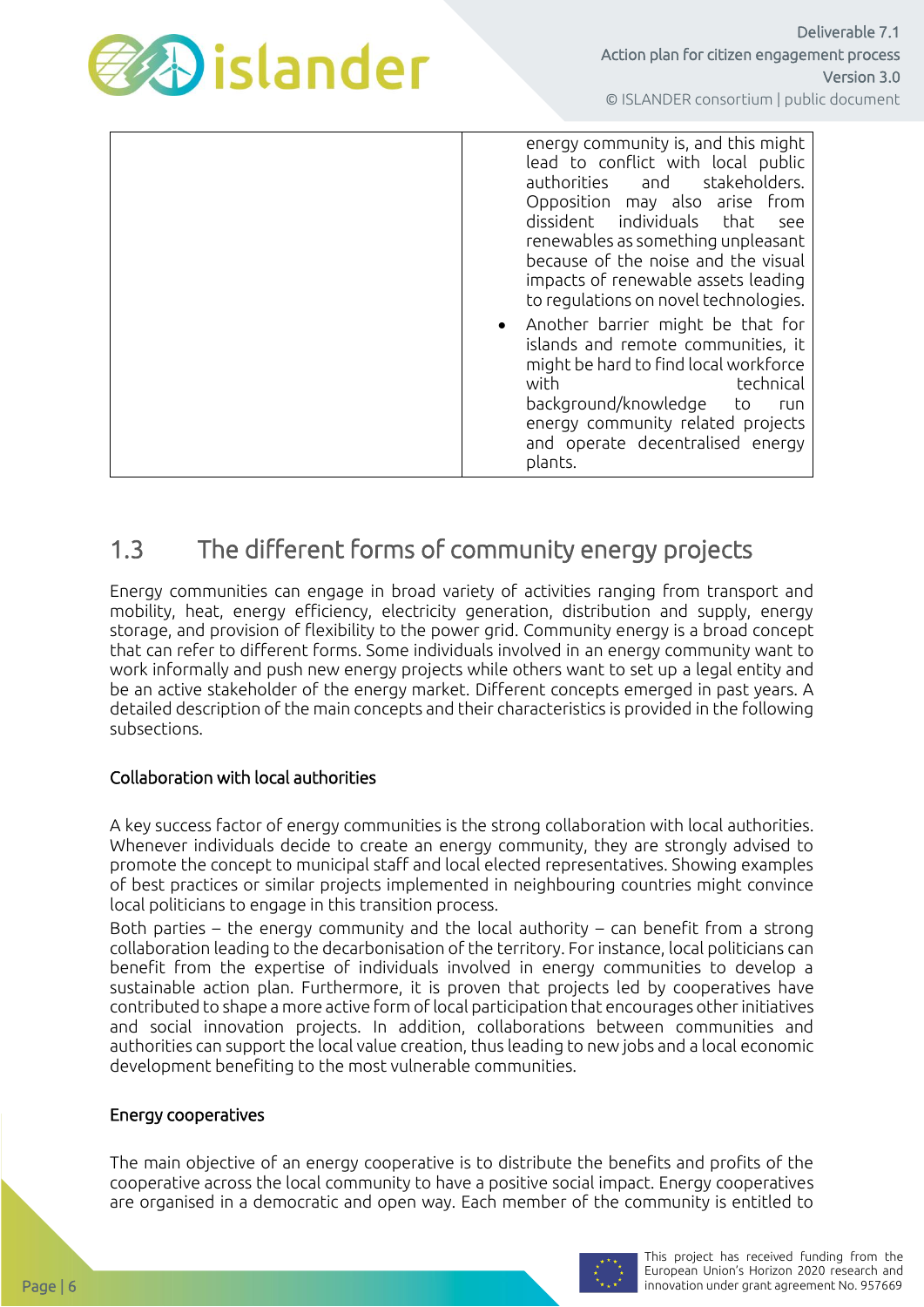

one vote and can decide on the orientations of the cooperative. The legal status of energy cooperatives differs greatly from one cooperative to another: some which sell energy will impose to their customers to become members of the cooperative while other offer the possibility to invest without having to formally engage in the cooperative. There are different ways of organising governance within a cooperative. Seven key principles of cooperatives have been defined by the International Cooperative Alliance:

- 1. Voluntary and open membership,
- 2. Democratic member control,
- 3. Member economic participation,
- 4. Autonomy and independence,
- 5. Education, training and information,
- 6. Cooperation among cooperatives,
- 7. Concern for community.

A common principle for cooperatives is that members engage on a voluntary basis. Several energy cooperatives were set up in past years in EU Western countries such as Denmark and Germany to promote the installation of decentralised renewable plants in rural areas, in particular wind turbines and solar PV plants.

#### Clubs, trusts, associations, and other forms

This section is covering other forms that different ISLANDER participant islands can offer and its current status in their countries (Germany, UK, Greece and Croatia).

Other forms such as club and trust can be easier as a first step than energy cooperatives. In Germany, individuals may create an association ("Verein" in Germany or "asbl" or "vzw" in Belgium) meaning that the association will have members instead of shareholders and equity has to be collected from fees or from national or EU grants to develop projects. However, it should be noted that the primary objective of association is to run idealistic activities and not necessarily to invest into energy-related business activities. Indeed, most of energy communities in Germany are cooperatives or initiatives combining two legal forms: limited company liability (GmbH) and limited partnerships (KG). This forms an entity known as a GmbH & Co. KGs.

In the UK and Scotland, there is a tradition of development trusts, that empower citizen through the ownership and management of assets. These statutes of these trusts are very similar to the one of energy cooperatives: they run for non-profit, assets are owned by the community, and these entities are independent. A specificity of these organisations is that they often enter collaborations with public or private organisations which is not so common for other cooperatives in EU.

In Ireland, some communities' initiatives chose a Limited company as legal form. A drawback of this legal form is that it only allows a limited number of shareholders which makes it difficult to include many individuals. Other communities or social enterprises decide to engage in a community project by creating a Companies Limited by Guarantee. However, this special legal form does not allow any shareholders nor dividends to be distributed. These companies depend on donations.

As of 2021, in the Greek islands there are only a few cases of energy communities with low activity. According to the Greek Law for Energy Communities 4513/2018 the energy communities (ECs) can be established either under profit or non-profit status. The purposes of ECs are the following:

- 1. Promoting the social and solidarity economy and innovation in the energy sector
- 2. Addressing energy poverty and promoting energy sustainability

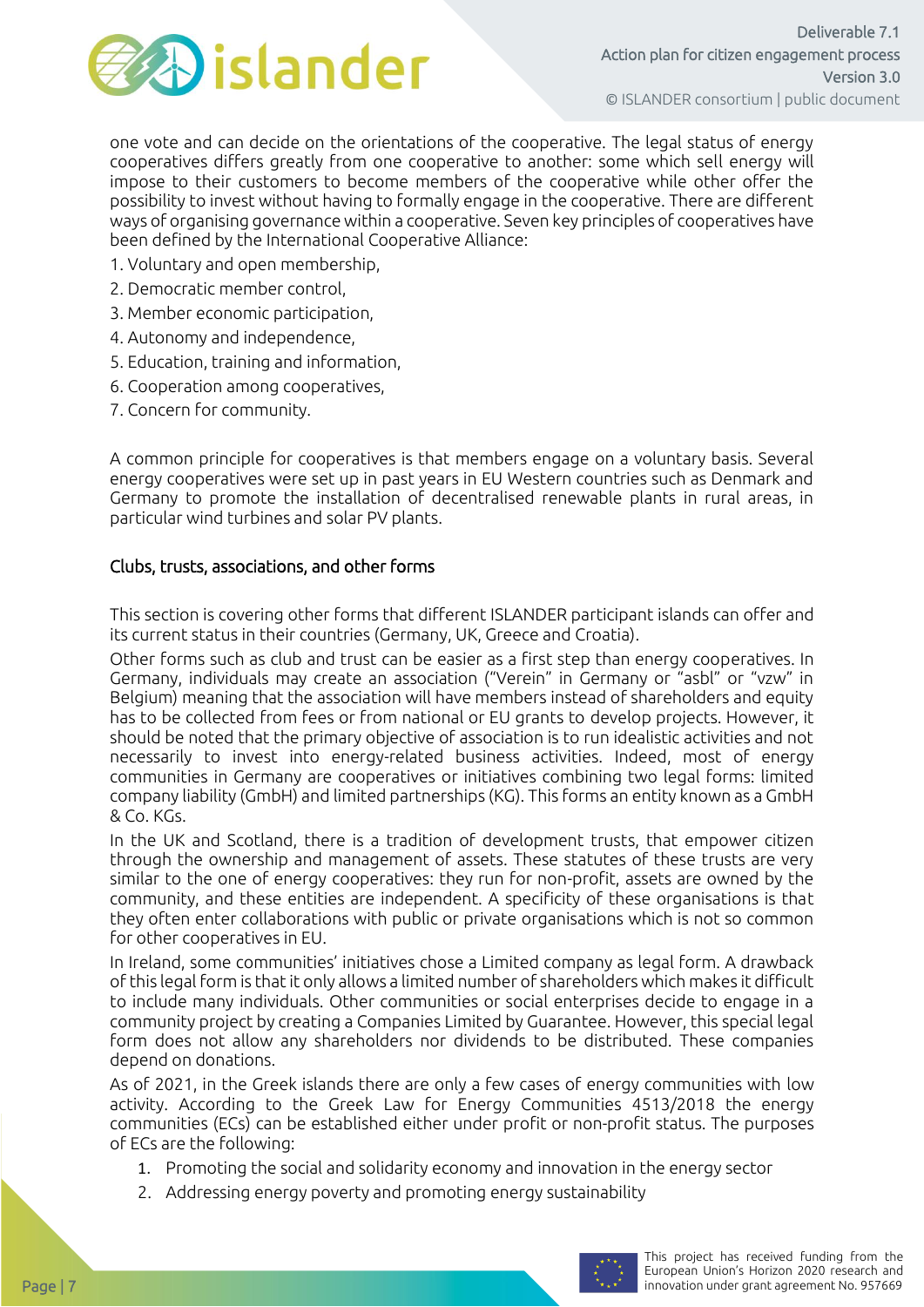

- 3. Production, storage, self-consumption, distribution and supply of energy
- 4. Enhancing energy self-sufficiency and security in island municipalities
- 5. Improving energy efficiency in end-use at local and regional level

Special provisions apply for Islands with population below 3100 people: the share to be owned by the island municipality can be up to 50% (instead of 20%) whereas the minimum number is 2 municipal members and 10 for a profitable EC (instead of 15).

There aren't many examples of energy communities in Croatia either. However, a new Electricity Market Act (NN 111/2021) was adopted in October 2021, and it provides a legal framework that regulates the establishment and functioning of these associations. Energy communities are defined as legal entities, associations whose members benefit from the exchange of energy that was produced and consumed in a specific local community area. Both natural and legal persons (Local Authorities, small and micro enterprises) can own a share or be a member of the energy community as long as they are located in the same Local Authority as the energy community. When it comes to decision making, shareowners/energy community members are entitled to vote regardless of the size of their share, in line with the "one member, one vote" principle. The Electricity Market Act states that energy communities are eligible to generate electricity in order to meet the needs of the shareowners/energy community members, and they can engage in other activities that are focused on shareowners/energy community members, such as power management, aggregation, energy storage, various energy efficiency activities, charging services for electric vehicles, etc.

### <span id="page-7-0"></span>2 UNDERSTANDING BORKUM'S DYNAMICS AND VISION

Most of the information provided in the following sections are from the ISLANDER Grant Agreement which was drafted by the consortium.

### <span id="page-7-1"></span>2.1 Borkum's energy system

The island of Borkum is the largest of the seven East Frisian Islands with an extension of about 31 km². It is located around 20 miles from the mainland and is Germany's most north-westerly point. Borkum lies in the North Sea close to the border to the Netherlands and is bordered to the south by the Wadden Sea.

The total population of Borkum has around 5,500 permanent residents who mostly live in the only town of the island, also called Borkum. Nonetheless, there is a significant influx of tourists attracted by the island's preserved natural environment, clean air and the wide range of spa treatments at the Gezeitenland water and wellness complex. Indeed, the total population in the island during the main tourist season usually reaches over 25,000 residents. In summer, during tourist high season, the energy consumption grows exponentially and reaches the highest level of net consumption<sup>2</sup>. The North Sea Island of Borkum is the largest of the East Frisian islands and accommodates around 290,000 overnight guests a year with around 2.4 million overnight stays.

 $2$  The NETfficient Handbook: aggregated energy storage for smarter communities, [https://www.steinbeis-europa.de/files/ebook\\_netfficient\\_final.pdf](https://www.steinbeis-europa.de/files/ebook_netfficient_final.pdf)

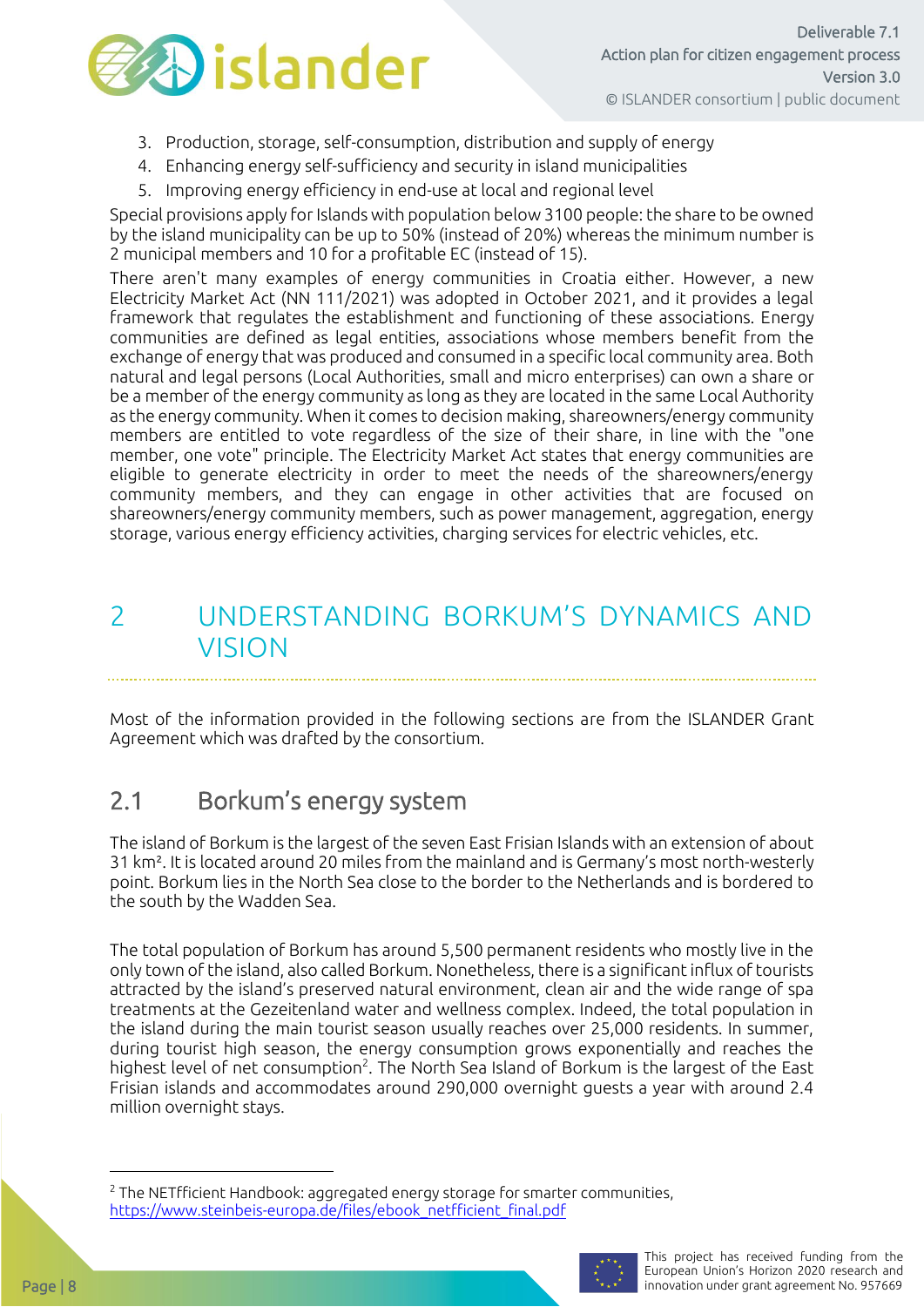

The energy supply in Borkum is guaranteed by Stadtwerke Borkum (NBG), the public utility company, water authority and the only electricity distributor in the island:

- Generation: NBG has a contract with EWE AG, a main energy group provider of electricity and natural gas, to buy energy from the mainland (by a submarine power cable and fossil fuel imports) and then resell it to the island. Also, NBG owns and operates a 1.8 MW wind turbine. A 1.4 MW solar park and another 1.8 MW wind turbine are owned privately.
- Distribution: NBG is the only Distribution System Operator in the island. They oversee the transmission of electricity from medium-voltage and low-voltage distribution systems towards its transmission to end users (the distribution grid consists of 112 km of low voltage cables and 85 km of medium voltage cables connected by 60 substations). The distribution grid is also connected to the mainland (24 km of 420 kV submarine cables).
- Meter reading: NBG is the responsible entity of the final contracts and the manager of the system for metering.
- District heating: NBG is also the operator of the heating network. Specifically, there is a combined heat and power (CHP) plant which participates in the energy mix and which provides heat to the island inhabitants.
- Public lighting: NBG is responsible for the public lighting systems as well, which is a separate electric grid. There are 1,100 light points remotely controlled, accounting for about 800 hours/year of running lighting.

<span id="page-8-0"></span>Furthermore, NBG also operates the airport and the public harbour.

### 2.2 Former NETfficient project

Following concerns of the population regarding air quality due to a new coal fired power plant on the Dutch coast, Borkum started on a path towards renewable energy many years ago. In fact, the Stadtwerke Borkum find the procurement from the wholesale market, especially at peak times, increasingly expensive (thus making local generation increasingly attractive as well). Yet the challenges associated with the intermittent nature of power supplied by such renewable sources currently remain: consumption peaks cannot be met readily by solar and wind energy and expensive grid electricity needs to be bought in. Vice versa, peak generation leads to energy exports at unfavorable conditions. A logical step to tackle this challenge is to investigate energy storage, which was indeed the research objective of the previous H2020 NETfficient project coordinated.

The NETfficient project started in 2015 and finished by the end of 2018. The main objective of this project was to validate several types of storage technologies in combination with renewable energy sources. Following technologies were tested:

- Hybrid energy storage systems (Ultracaps and Li-ion batteries) for peak shaving and intra-day storage at MV and LV levels;
- Second Life Electric Vehicles Batteries, for intra-day storage at domestic level;
- Household storage technologies (Li-ion batteries + related power electronics), for peak shaving and intra-day storage;
- Small-scale PV-coupled with hydrogen storage systems for off-grid applications.

During the NETfficient project, 279 kWp of PV based generation capacity and a thermal storage solution for low temperature heating of the aquarium were installed. The energy storage prototypes were dismantled after project end due to liability implications.

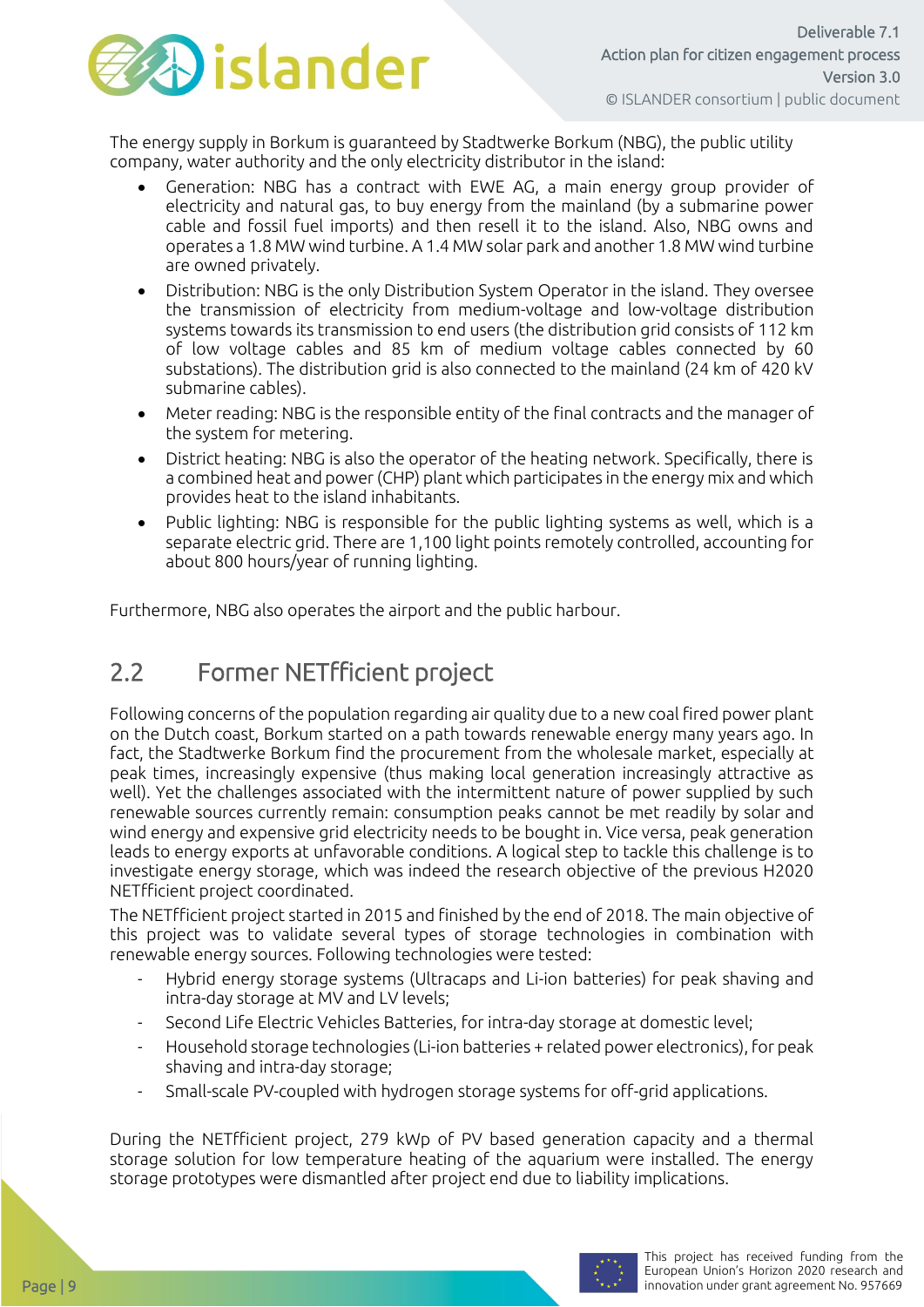

### <span id="page-9-0"></span>2.3 The current ISLANDER project

ISLANDER will run for four years, starting in October 2020 and ending in September 2024. The project strongly builds on the NETfficient project. ISLANDER aims at developing an even more integrated and efficient central energy management platform in order to manage the various energy assets and balance fluctuations between generation and demand, using local flexibility options such as storage technologies and demand response in combination with renewable energy sources. In addition, an innovative concept for heat supply based on a seawaterpowered heat pump and a heat storage tank will be installed in a newly built district close to the port of Borkum. A large hydrogen-based storage will also be deployed. For the household solutions and the district heating, the consumers, the citizens of Borkum, are actively engaged within the project to strengthen their participation in the island's energy transition and to include their behavior into the energy management. For the energy transition on Borkum it is on the one hand necessary to involve the consumers and on the other hand large investments will be needed, therefore the consumer engagement is accompanied by the creation of a Renewable Energy Community to facilitate the transition and maximizing benefits for the islands' inhabitants.

These measures will set the course for the creation of a largely carbon-free energy system on the island of Borkum by 2030. Further, ISLANDER aims to replicate its results to the widest possible adopters. To do so, the project entails a 3-wave replication strategy along with the dissemination measures required to support it:

- Replication in the follower islands in Great Britain, Greece, and Croatia
- Replication in the related archipelagos
- Replication in other EU islands by means of the cooperation with the European Islands initiatives.

#### 1st pillar - Increase the penetration of distributed renewable sources

The ISLANDER project is designed to trigger improvements to the island's energy network infrastructure in preparation for the Borkum 2030 plan. As the two existing wind turbines will be dismantled for the construction of a weather radar tower essential for the DWD (the German national weather service), it is planned to connect Borkum to the offshore wind power plant in Riffgat. This, combined with the large-scale deployment of decentralised photovoltaic installations for households and buildings planned under the ISLANDER project, will add up to 103.9 GWh of renewable electricity to the system per year by 2030.

Furthermore, in order to make the island's heat supply CO<sub>2</sub> neutral, the ISLANDER project will deploy a district heating project for 100 residential units in a first phase, taking advantage of the thermal energy of North Sea water. The connection of the central heat pump and the decentralised auxiliary heat pumps of this innovative solution to the electricity grid will make it possible to take advantage of the synergies of the two networks (electricity and heating). The optimal integration provided by the ISLANDER smart grid solution, in addition to the modular extension of seawater district heating to the rest of the island's districts, will avoid the production of 135 GWh of heat from natural gas.

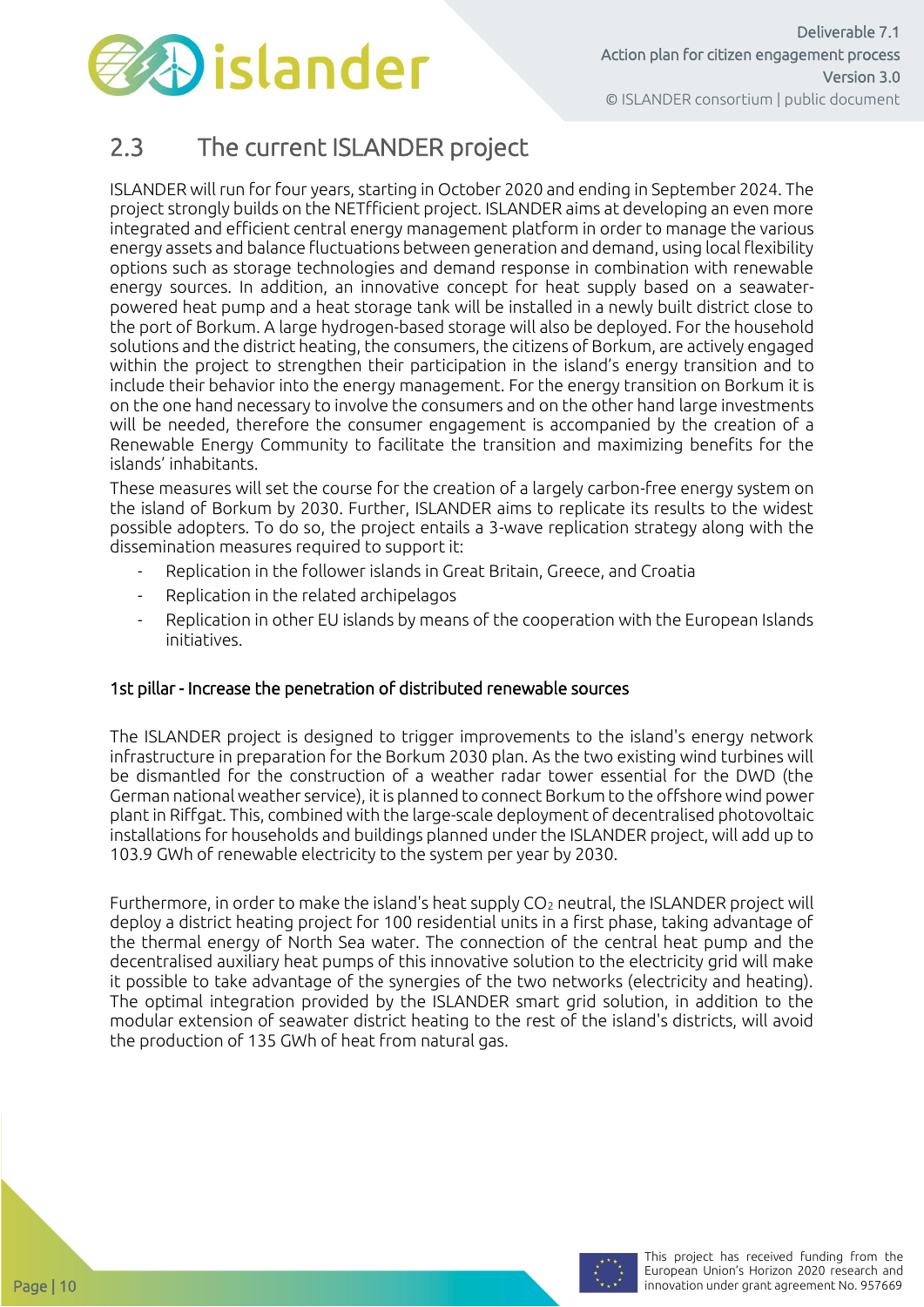

*Table 2: Key performance indicators to measure the progress of DER' penetration on Borkum (Source: ISLANDER Grant agreement)*

|                                                                                                 | Current<br><b>Baseline</b> | After ISLANDER |              | After Borkum<br>2030 emission-<br>free plan |          |
|-------------------------------------------------------------------------------------------------|----------------------------|----------------|--------------|---------------------------------------------|----------|
| excluding e-mobility and<br>Electricity<br>heating                                              |                            |                | GWh          |                                             |          |
| Total consumption per year                                                                      | 30.6                       | 30.9           | $+1%$        | 31,82                                       | $+3%$    |
| Electricity imports from the mainland<br>$(+)$                                                  | 17.06                      | 16.76          | $-2%$        | 0                                           | $-100%$  |
| Electricity exports to the mainland (-)                                                         | $-1.2$                     | 0              | $-100%$      | 0                                           | N/A      |
| Electricity generated by wind turbines                                                          | 10.6                       | 10.6           | $+0%$        | 50.07                                       | +372%    |
| Electricity generated by PV solar plants                                                        | 1.24                       | 1.62           | $+31%$       | 5.27                                        | $+225%$  |
| Electricity generated by gas CHPs                                                               | 2.9                        | 1.92           | $-34%$       | $\overline{0}$                              | $-100%$  |
| Renewable power installed                                                                       |                            |                | <b>MW</b>    |                                             |          |
| Wind turbines generation capacity                                                               | 3.6                        | 3.6            | $+0\%$       | 36.5                                        | +914%    |
| Solar PV generation capacity                                                                    | 1.67                       | 1.85           | $+11%$       | 5.92                                        | +220%    |
| Heat*                                                                                           |                            |                | GWh per year |                                             |          |
| Total consumption                                                                               | 130                        | 131            | $+1%$        | 135                                         | $+3%$    |
| Heat gen. by gas CHP and natural gas<br>boilers                                                 | 130                        | 124.66         | $-4%$        | $\overline{0}$                              | $-100%$  |
| Heat gen. by sea water heat pumps<br>assuming a COP of 3.5                                      | $\Omega$                   | 1.81           | N/A          | 38.6                                        | $+2032%$ |
| E-mobility                                                                                      |                            |                |              |                                             |          |
| Diesel powered vehicles for public<br>transport replaced gradually by electric 5.89<br>vehicles |                            | 3.7            | $-37%$       | 0                                           | $-100%$  |
| No. of<br>Ad-hoc KPIs to measure the progress of the project<br>solutions                       |                            |                |              | kW                                          |          |
| Self-consumption household solutions (PV+Li-ion)                                                |                            |                |              | $+120$<br>$+30$                             |          |
| Self-consumption building solutions (PV Li-ion)                                                 | $+3$                       |                | $+60$        |                                             |          |
| Residential customers connected to district heating based on<br>sea water heat                  | $+100$                     |                | $+300$       |                                             |          |

#### 2nd pillar – Implement a storage infrastructure on the island

Within ISLANDER, the storage system of the island will be significantly improved by extensively deploying the next set of technological solutions:

- A fast response electricity storage (ultracapacitor), which will increase the stability of the network by providing up to 1MW.
- A grid-scale Li-ion battery pack which that will provide a total of 730 MWh per year while operating on an intra-day basis.

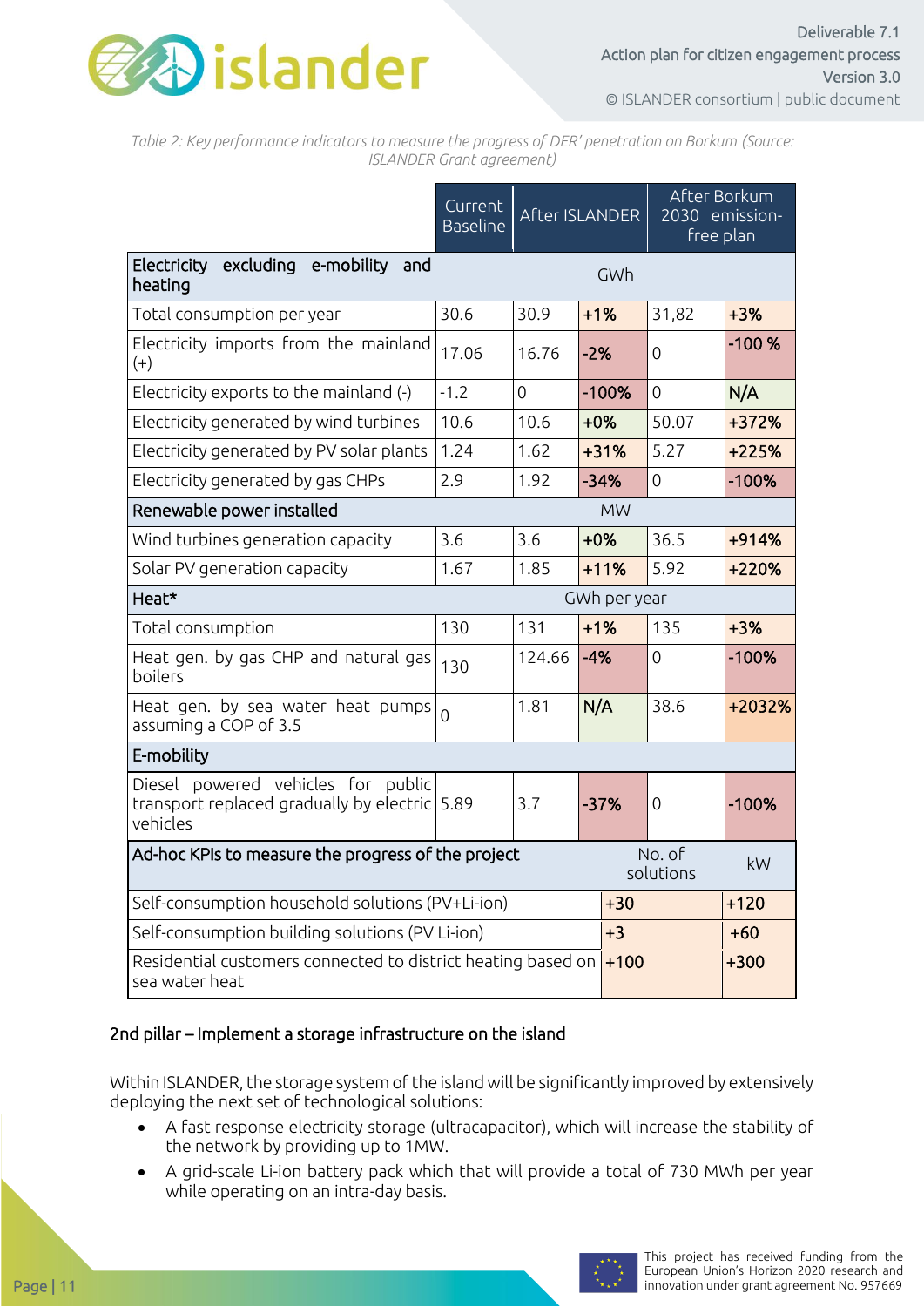

- 30 additional PV + Li-ion batteries household solutions, which will store a total of 194 MWh per year while operating on an intra-day storage basis.
- 3 additional PV + Li-ion batteries building solution, which will provide a 244 MWh storage per year while operating on an intra-day storage basis.
- A seasonal hydrogen-based storage, which will complement the electricity storage system by carrying out medium to long term charge/discharge cycles (10-100 days). In this way, the total accumulated energy that can be stored though a year has been estimated at 120 MWh (assuming 25 full charging/discharging cycles per year).
- A distributed heat storage system provided by hot water tanks that is part of the seawater-based district heating network. This will enable a total energy storage per year of 182 MWh and will create synergies between the electrical and the thermal networks.

*Table 3: Key performance indicators to measure the progress of the implementation of energy storage solutions on Borkum (Source: ISLANDER Grant agreement)*

|                                                                                 | Current<br><b>Baseline</b> |                  | <b>After ISLANDER</b> | After Borkum<br>2030 emission-<br>free plan |        |
|---------------------------------------------------------------------------------|----------------------------|------------------|-----------------------|---------------------------------------------|--------|
| Electricity stored per year                                                     |                            |                  | <b>MWh</b>            |                                             |        |
| Ultracaps (fast response) + grid-scale Li-<br>ion batteries (intra-day)         | $\overline{0}$             | 730              | N/A                   | 2400                                        | +229%  |
| Household small-scale Li-ion batteries<br>(intra-day)                           | $\Omega$                   | 194              | N/A                   | 820                                         | +322%  |
| Buildings small-scale batteries (intra-<br>day)                                 | $\overline{0}$             | 244              | N/A                   | 370                                         | $+52%$ |
| $H2$ storage (seasonal)                                                         | 0                          | 120              | N/A                   | 1620                                        | +1250% |
| Heat storage                                                                    | 12                         | 182              | $+1416%$              | 4796                                        | +2535% |
| Ad-hoc KPIs to measure the progress of the project                              |                            | No. of solutions |                       |                                             |        |
| Ultracaps (fast response) + grid-scale Li-ion batteries (intra-<br>$+1$<br>day) |                            |                  |                       |                                             |        |
| Self-consumption building solutions (PV Li-ion)                                 | $+30$                      |                  |                       |                                             |        |
| Buildings small-scale batteries (intra-day)                                     | $+3$                       |                  |                       |                                             |        |
| Residential customers connected to district heating based on<br>sea water heat  | $+100$                     |                  |                       |                                             |        |

#### 3rd pillar – Develop an IT platform for smart load balancing

The development of a smart IT platform to make the most of the Borkum's zero-carbon infrastructure is a central pillar of the project. This will be developed to provide energy services for an extensive number of highly distributed users, with controllable and non-controllable loads, local generation and hybrid storage balancing, and for the commercial, industrial and residential segments. The IT platform will be conceived to optimally balance and manage the various energy and storage systems of the islands (1.47 GWh of load balancing capacity by the end of the project) and implement demand response (equivalent to 0.94 GWh of energy demand shifted by year by the end of ISLANDER).

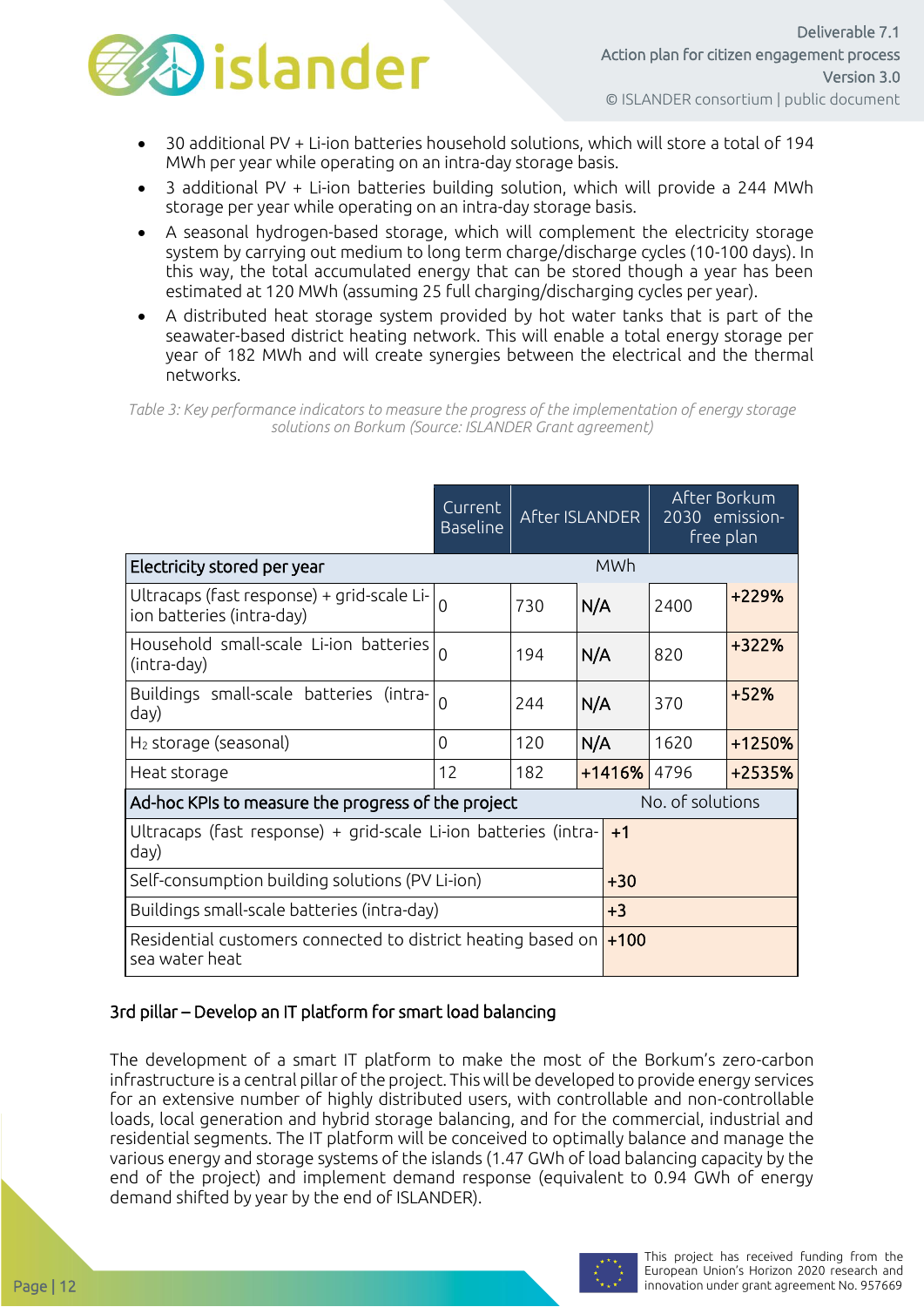

*Table 4: Key performance indicators to measure the progress of the implementation of smart aggregation platform (Source: ISLANDER Grant agreement)*

|                                                                                                    | Current<br><b>Baseline</b> |      | After ISLANDER | After Borkum<br>2030 emission-<br>free plan |       |
|----------------------------------------------------------------------------------------------------|----------------------------|------|----------------|---------------------------------------------|-------|
| Smart grid digital platform energy<br>levelling per year                                           |                            |      | GWh per year   |                                             |       |
| Storage + Optimal Power<br>Load<br>Balancing (PLB)                                                 | 0.23                       | 1.47 | +539%          | 13.94                                       | +848% |
| Demand response (DR)                                                                               | $\overline{0}$             | 0.94 | N/A            | 8.95                                        | +852% |
| Ad-hoc KPIs to measure the progress of the project                                                 |                            |      |                | No. of interconnected<br>devices            |       |
| Distributed prosumer installations                                                                 | $+33$                      |      |                |                                             |       |
| Grid-level renewable power plants (PV solar power plant and $+2$<br>Riffgat offshore wind farm)    |                            |      |                |                                             |       |
| Grid-level storage (ultracaps + Li-ion batteries + H <sub>2</sub> -based $+3$<br>seasonal storage) |                            |      |                |                                             |       |
| EV charging stations                                                                               | $+5$                       |      |                |                                             |       |
| Number of households connected to the district heating $+100$<br>network                           |                            |      |                |                                             |       |

### <span id="page-12-0"></span>2.4 The bigger picture – Borkum 2030

The long-term objective is to make Borkum carbon neutral by 2030. Besides the ISLANDER project, other initiatives have been launched in the past year to reach this long-term goal:

- The project H2Watt (Interreg): The island is currently working on solutions for hydrogen production and storage within the Interreg project H2WATT. There are two case studies: the island of Ameldand in the Netherlands and Borkum<sup>3</sup>.
- WB KEAN Klimakommunal Kommunale Klimaschutzstrategie (German Federal State Funding): Borkum was awarded a price at the 2020's Lower Saxony's 'Klima kommunal'  $\epsilon$  competition to reward Borkum's outstanding municipal climate protection projects $^4$ .
- Quartierkonzept Reede (KfW 432): An application has been submitted to get fund for the development of an energy-efficient neighbourhood concept and to cover the costs of a refurbishment/neighbourhood manager under KfW Programme 432 (German funding programme) for the area of Reede, which includes the port, the largest youth hostel in Europe and some company apartments.
- ISEK/VU Stadtumbau: An integrated urban development concept (ISEK) was developed

[niedersachsen.de/zielgruppen/kommunen/WettbewerbKlimaKommunal.php](https://www.klimaschutz-niedersachsen.de/zielgruppen/kommunen/WettbewerbKlimaKommunal.php)



<sup>3</sup> <https://www.deutschland-nederland.eu/en/project/h2watt/>

<sup>4</sup> [https://www.klimaschutz-](https://www.klimaschutz-niedersachsen.de/zielgruppen/kommunen/WettbewerbKlimaKommunal.php)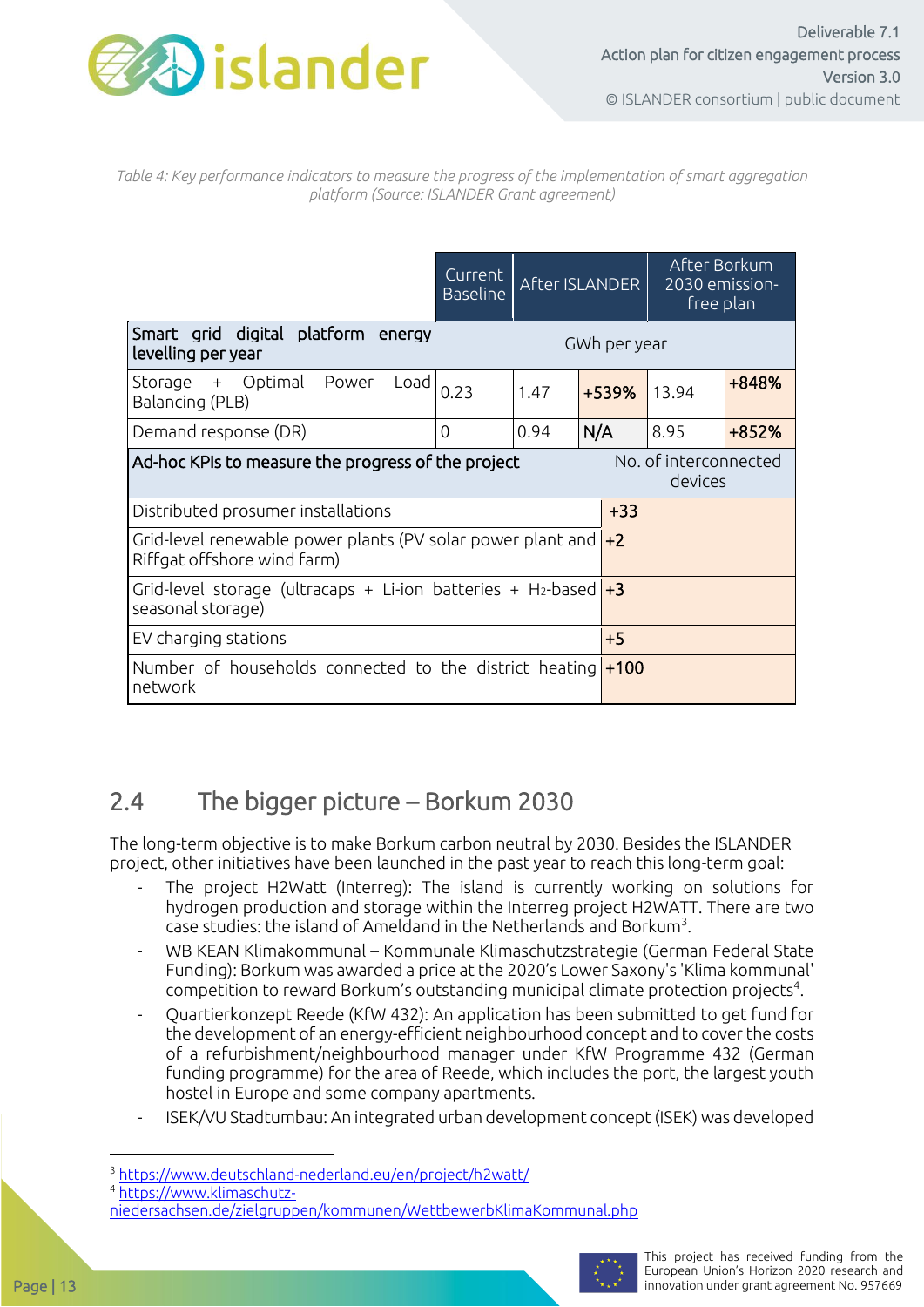

Deliverable 7.1 Action plan for citizen engagement process Version 3.0 © ISLANDER consortium | public document

for the entire island.

- Machbarkeitsstudie Klimaneutrale Insel (DIN 14044 und DIN 14067): a feasibility study has been launched to see if Borkum fulfils the requirements to be certified as carbon neutral island.

### <span id="page-13-0"></span>3 PLAN FOR THE CREATION OF A RENEWABLE ENERGY COMMUNITY ON BORKUM

### <span id="page-13-1"></span>3.1 Main steps

The ISLANDER project aims to contribute to the decarbonisation of Borkum, yet public funding is only able to finance a minor part of such decarbonisation process. Thus, the project aims to kick-start a Renewable Energy Community in Borkum (REC, as defined in the recently adopted Renewable Energy Directive EU 2018/2001). Thanks to the extensive plan for the replication of results, the partners aim that this action will also have further replication well beyond Borkum. Indeed, the creation of RECs was found to be a highly suited model for achieving the objective of complementary finance and maintain the further uptake of renewable and storage technologies across islands. This model has the advantage of retaining and embedding economic, social and environmental protection within the local community; with the community on Borkum already being highly aware on energy and environmental issues.

Additionally, RECs can be powerful vehicles for social inclusion and political, economic empowerment specially for women. Overall, cooperatives are often particularly well accepted by women to whom they can offer attractive ways for their inclusion in the labour market and economy, thus contributing towards gender equality by expanding women's opportunities to participate in local economies. Cooperatives can also empower women by collaborating with civil society and gaining government recognition, as the democratic processes characterising RECs management requires shared decision-making between women and men.

To start a REC in Borkum, ISLANDER partners have planned the next set of stages and related dissemination activities, which are centred around dedicated workshops to be held in close collaboration with partner NBG:

#### Stage 1 - The Preparatory stage

It provides the planning of all activities related to creation of a REC, defining the basic parameters in close coordination with the local utility, identifying interested stakeholders and citizens and ways of reaching them. Questions to be covered are: Which stakeholders can contribute knowledge/experience on energy/ RES+HES technologies/ energy markets etc.? Which examples/ best practices are in the region? Which external advisors (known to the proposers already) are best suited? (e.g., from REScoop.eu at European level, Bündnis Bürgerenergie e.V., services of German Chambers of Commerce and Industry etc.). Which further actions are required? The resultant detailed plan is presented in the present Deliverable D7.1 in chapter 4.

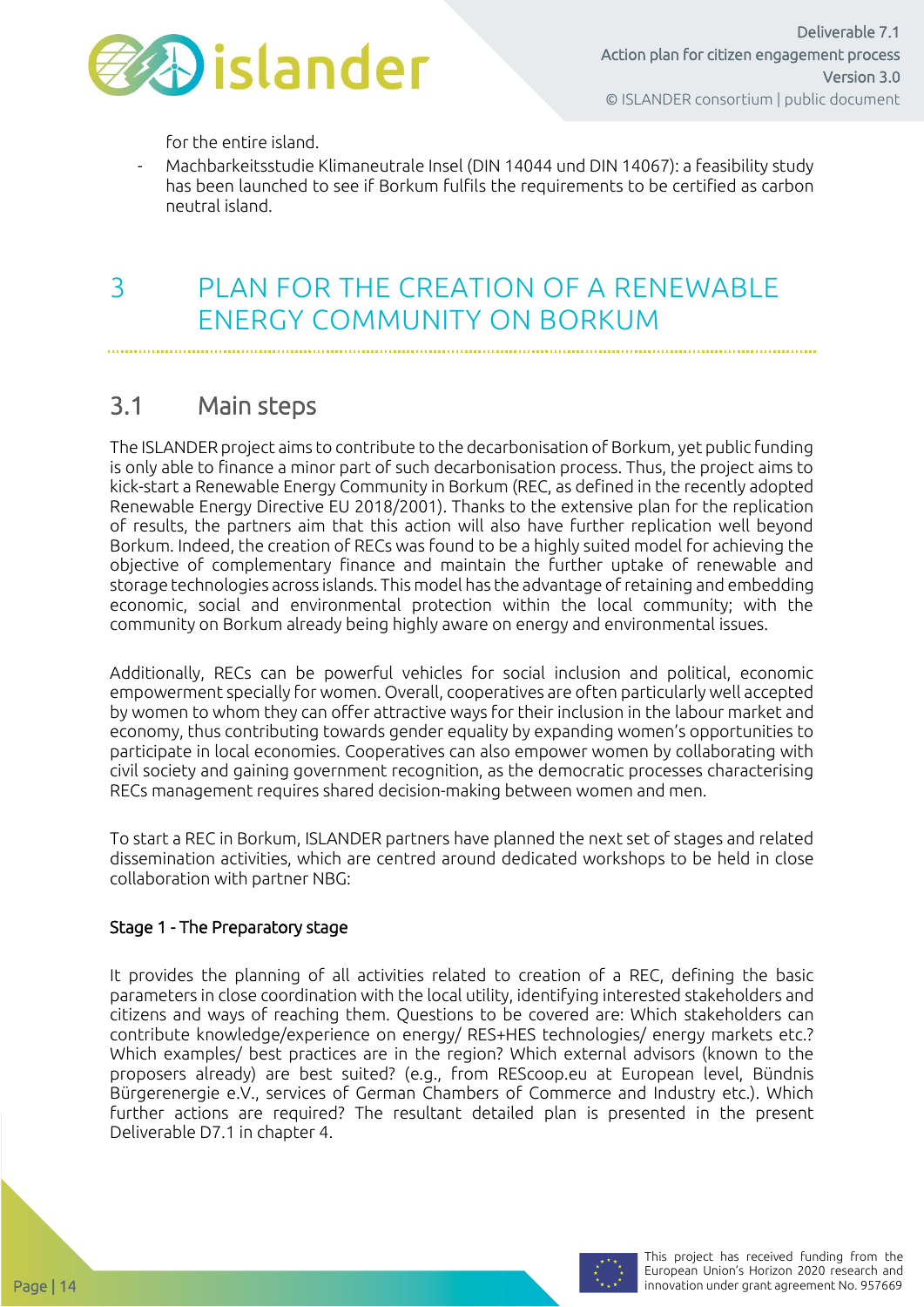

#### Stage 2 - Technical feasibility and economic viability analysis

An in-depth study will be undertaken in close cooperation with NBG, clarifying which renewable RES+HES solutions and technologies to consider to reach Borkum's decarbonisation targets, and how to ensure economic viability and technical feasibility for safe and efficient operation of the generation assets in the long term. Risks, opportunities and benefits for the community will also be analysed to serve as a basis for further investment decisions. The results of the technical and economic study will be presented in Deliverable D7.2.

#### Stage 3 – Launch of the citizen engagement process

This process will entail a series of workshops/community events and other activities aimed to ensure local buy-in for ISLANDER in general, inform local citizens and other stakeholders about all necessary aspects of creating a REC, get feedback on their level of involvement and provide an ongoing forum in which to facilitate and guide the creation of the REC. The activities performed will rely on the outcomes of Deliverable D7.3 and will cover the following topics:

- Background, context, planning for ISLANDER project including implication on Borkum;
- What is a REC? Successful case studies of RECs;
- Planning and requirements for a REC, legal, regulatory, financial (funding opportunities, low-interest loans) and organizational implications.

Upon local demand, the forum can be opened to other topics related to wider climate change mitigation, environmental protection and renewable energies in order to ascertain continued local buy-in to the initiative.

#### Stage 4 - Accompanying citizens and Borkum 2030 roadmap

The last stage is about accompanying citizens through all necessary steps of Borkum's energy transition process. Based on the inputs of the previous deliverables a roadmap outlining the further steps to be reached to achieve Borkum's full decarbonization objectives will be developed. This roadmap will also indicate how the different stakeholders of Borkum's transition (the local utility, energy service providers and the community) will interact and share tasks and responsibilities. The document will also specify the long-term strategy that will be adopted to ensure the sustained operation of the REC after the end of the project The final roadmap will be presented in Deliverable D7.4.

### <span id="page-14-0"></span>3.2 Interactions and knowledge sharing with other WPs

The following interactions and knowledge sharing between work packages will take place:

- Inputs from WP1: Task 1.5 on end users selection for ISLANDER pilot activities.
- Inputs from WP4: Task 4.1 data about the residents, their energy consumption and their willingness to engage in energy savings and communities as input for Task 7.3; Task 4.2 - Individual renewable supply generation forecast models required to perform task 7.2 - Technical feasibility and economic viability.
- Inputs from WP1-6 needed for the preparation of information material for citizen in task 7.3 - Citizen engagement process.
- Inputs will be shared between task 7.4 Roadmap for REC creation and task 9.2 Roadmap towards exploitation of the project results.
- Output to WP8 "Replication of project results": Learnings from WP7 will be used in

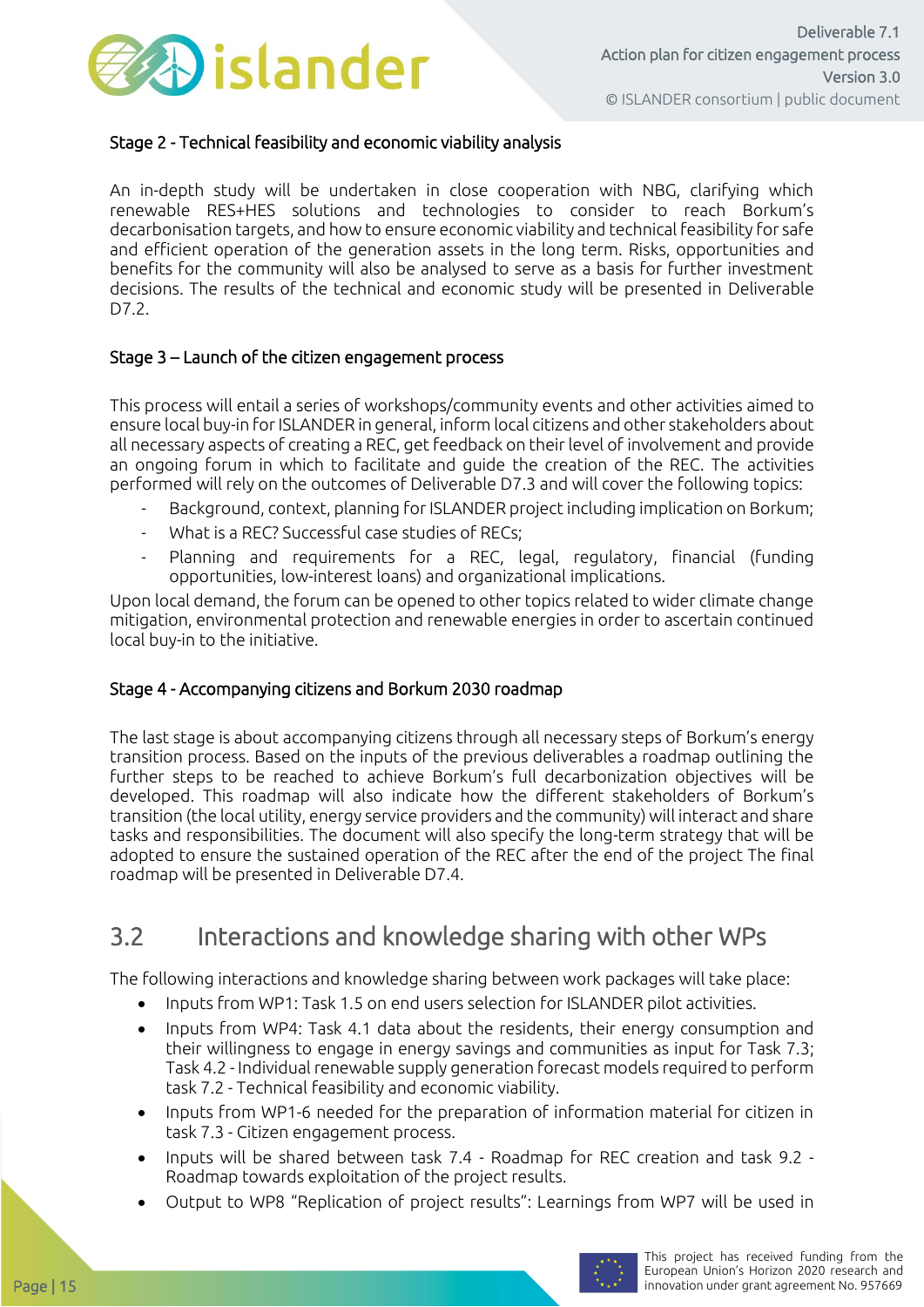

WP8 to establish and support the replication in other islands.

### <span id="page-15-0"></span>3.3 Tasks and partners role

SEZ will coordinate all tasks in close collaboration with partner NBG. Partners will provide inputs for the development of information materials for citizen, to assess the long-term economic & technical viability for safe and efficient operation of the generation assets that will be deployed on the islands and to validate the final roadmap: partners AYE, KUL, BCM and EMEC will provide feedback, ideas and inputs for tasks 7.1, 7.2 and 7.4. Contributions from all partners are expected for task 7.3.

| Task | Name                                               | Task<br>leader | Months    | Deliverable (Due date)                                                                                            |
|------|----------------------------------------------------|----------------|-----------|-------------------------------------------------------------------------------------------------------------------|
| 7.1  | Preparatory stage                                  | <b>SEZ</b>     | $1 - 48$  | $D7.1$ – Action plan for citizen<br>engagement process (M13)                                                      |
| 7.2  | Technical feasibility<br>and<br>economic viability | <b>SEZ</b>     | $13 - 30$ | Visibility<br>D7.2<br>study<br>for<br>$\overline{\phantom{a}}$<br><b>ISLANDER</b><br>Energy<br>Community<br>(M30) |
| 7.3  | Citizen<br>engagement<br><b>PLOCESS</b>            | <b>SEZ</b>     | $6 - 48$  | Infopack for citizens<br>$D7.3 -$<br>engagement (M20)                                                             |
| 7.4  | business<br>and<br>Roadmap<br>plan for REC         | <b>SEZ</b>     | 40-48     | D7.4 - Roadmap and Business Plan<br>for<br>the<br><b>ISLANDER</b><br>Energy<br>Community (M48)                    |

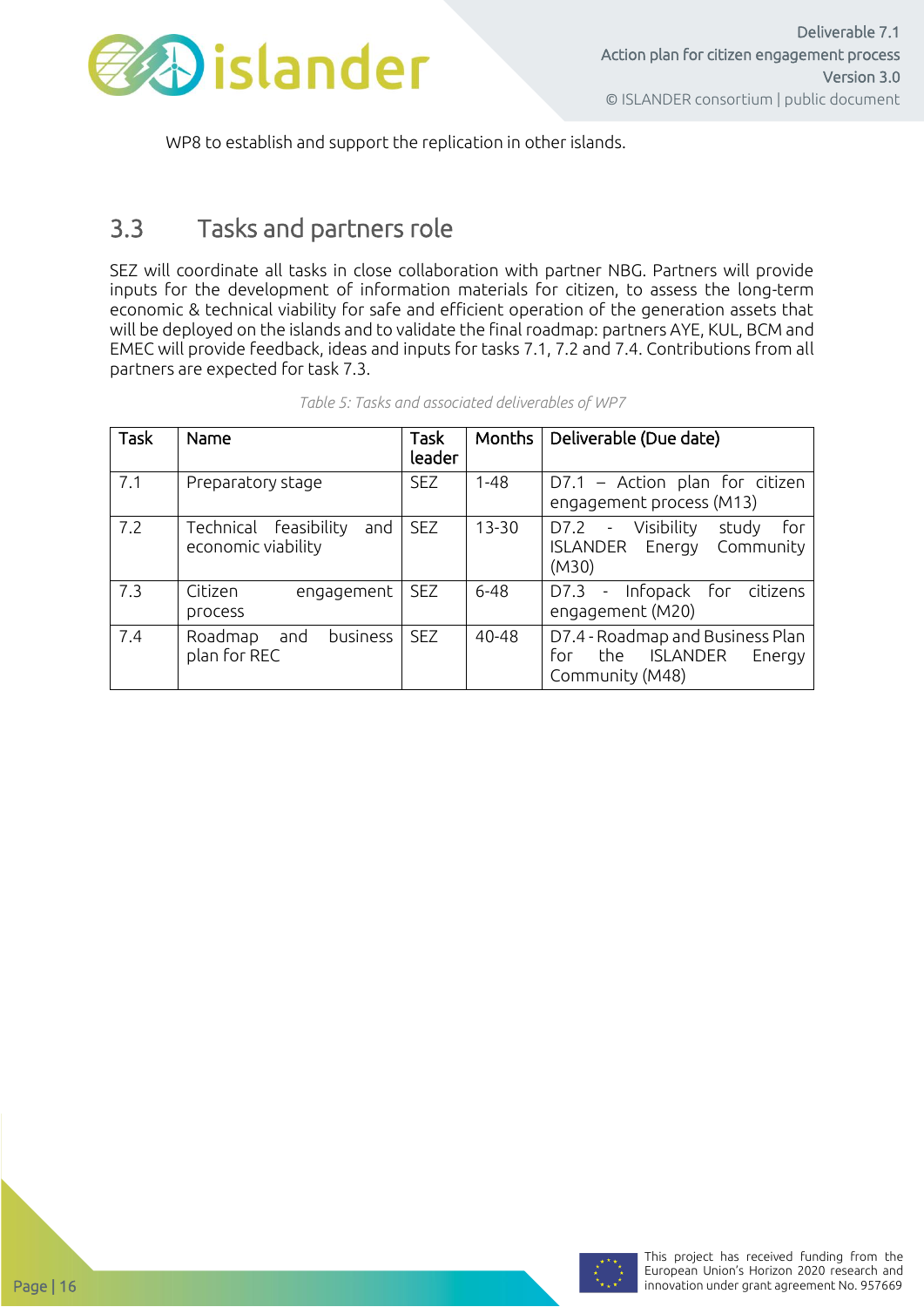

# 4 DETAILED PLANNING OF WP7 ACTIVITIES

<span id="page-16-0"></span>

| $WPT -$      | Creation of a Renewable Energy Community in                                                                                                                                                                          | AYE. |   | SEZ | <b>NBG</b> | <b>ZG</b> | CEG.           | <b>BCM</b> |   | <b>EMEC</b> |
|--------------|----------------------------------------------------------------------------------------------------------------------------------------------------------------------------------------------------------------------|------|---|-----|------------|-----------|----------------|------------|---|-------------|
| <b>Tasks</b> | <b>Borkum</b>                                                                                                                                                                                                        |      | P |     | Ρ          | (P)       | $(\mathsf{P})$ | (P)        | Ρ | (P)         |
| T7.1         | Preparatory stage                                                                                                                                                                                                    | P    | P |     | P          |           |                |            | P |             |
| T7.1.1       | Understand island dynamics and island vision                                                                                                                                                                         |      |   |     | P          |           |                |            |   |             |
| T7.1.2       | Map key stakeholders and their level of<br>influence/involvement                                                                                                                                                     |      |   |     | P          |           |                |            | P |             |
| T7.1.3       | Understand/complement Borkum clean energy transition<br>agenda                                                                                                                                                       |      |   |     | P          |           |                |            |   |             |
| T7.1.4       | Plan tasks 7.2 - 7.4                                                                                                                                                                                                 |      |   |     | P          |           |                |            | P |             |
| T7.1.5       | Write, review and submit D7.1                                                                                                                                                                                        | P    | P |     | P          | (P)       | (P)            | (P)        | P | (P)         |
| T7.2         | Technical feasibility and economic viability                                                                                                                                                                         | P    | P |     | P          | P         | P              | P          | P | P           |
| T7.2.1       | Develop - if not yet available - island transition pathways<br>covering following energy vectors (heating, cooling,<br>electricity, transport on the island and from and to the island)<br>using a transition canvas | P    | P |     | P          |           |                |            |   |             |
| T7.2.2       | Perform a technology assessment to see if decarbonisation<br>objective can be reached/check who needs to be involved in<br>decarbonisation process                                                                   | P    | P |     | P          |           |                |            |   |             |
| T7.2.3       | Perform a cost benefit analysis, estimate finance needed (IPT<br>tool)                                                                                                                                               | P    | P |     | P          |           |                |            |   |             |
| T7.2.4       | Write, review and submit D7.2                                                                                                                                                                                        | P    | P |     | P          | (P)       | (P)            | (P)        | P | (P)         |

*Table 6: Gantt chart of WP7*

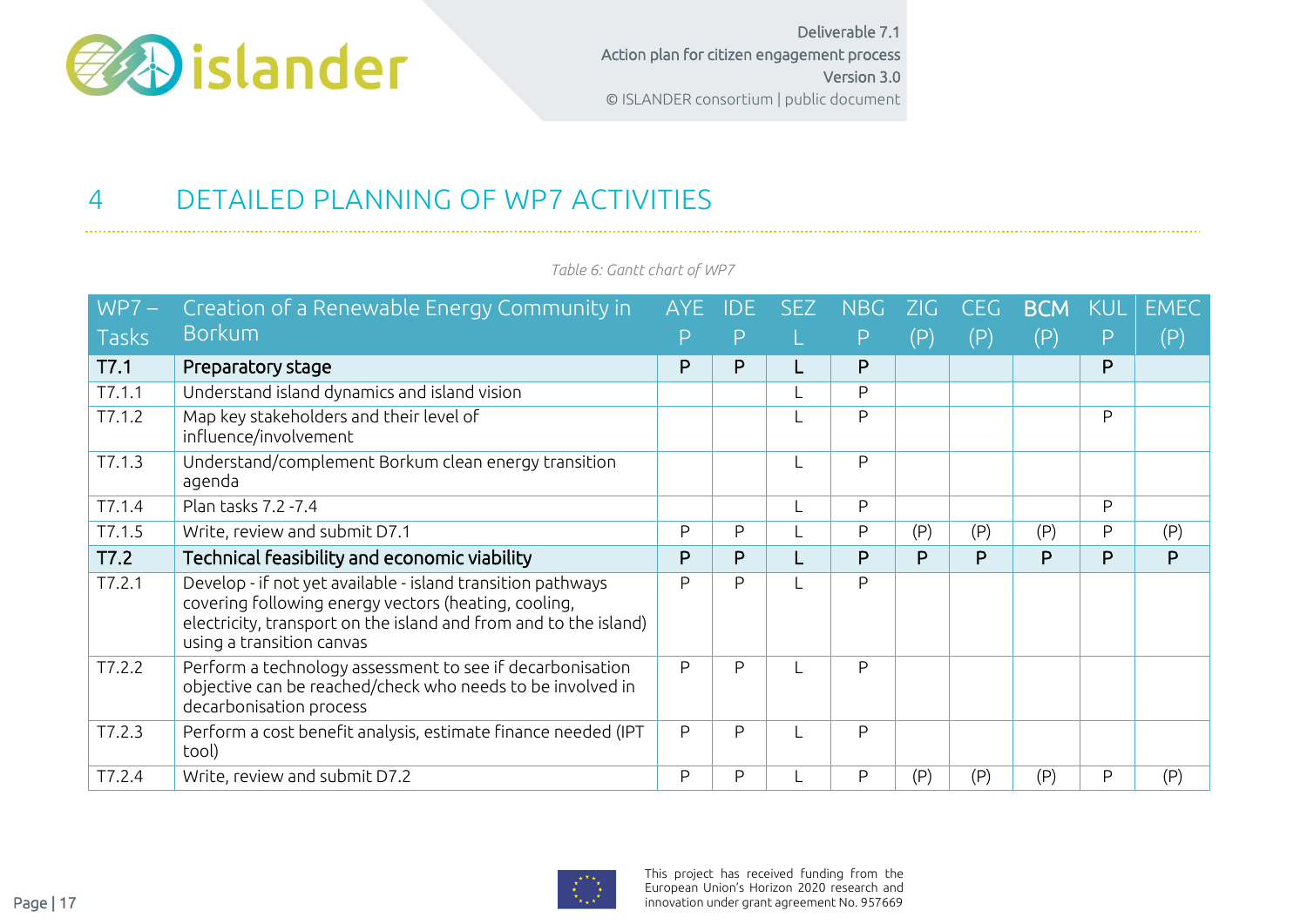

Deliverable 7.1 Action plan for citizen engagement process Version 3.0 © ISLANDER consortium | public document

| T7.3   | Citizen engagement process                                                                                                                       |     |     | P |     |     |     | P |     |
|--------|--------------------------------------------------------------------------------------------------------------------------------------------------|-----|-----|---|-----|-----|-----|---|-----|
| T7.3.1 | Detailed design of the citizen and stakeholder engagement<br>process including definition and preparation of the needed<br>information materials |     |     | P |     |     |     | P |     |
| T7.3.2 | Workshop/event 1: background, context, collect needs                                                                                             |     |     | P |     |     |     | P |     |
| T7.3.3 | Workshop/event 2: report on project progress, inspiring<br>testimonials from energy communities                                                  |     |     | P |     |     |     | P |     |
| T7.3.4 | Workshop/event 3: presentation of the final roadmap and<br>project continuity                                                                    |     |     | P |     |     |     | P |     |
| T7.3.5 | Write, review and submit D7.3                                                                                                                    | (P) | (P) | P | (P) | (P) | (P) | P | (P) |
| T7.4   | Roadmap and business plan for REC                                                                                                                | P   | P   | P |     |     |     | P |     |
| T7.4.1 | Business plan based on the outputs of CBA                                                                                                        | P   | P   | P |     |     |     |   |     |
| T7.4.2 | Prepare a roadmap for the establishment of a renewable<br>energy community / to achieve Borkum's full decarbonisation<br>by 2030                 | P   | P   | P |     |     |     | P |     |
| T7.4.3 | Write, review and submit D7.4                                                                                                                    | P   | P   | P | (P) | (P) | (P) | P | (P) |

L: lead partner, P: partner with major contribution , (P): partner with minor contribution

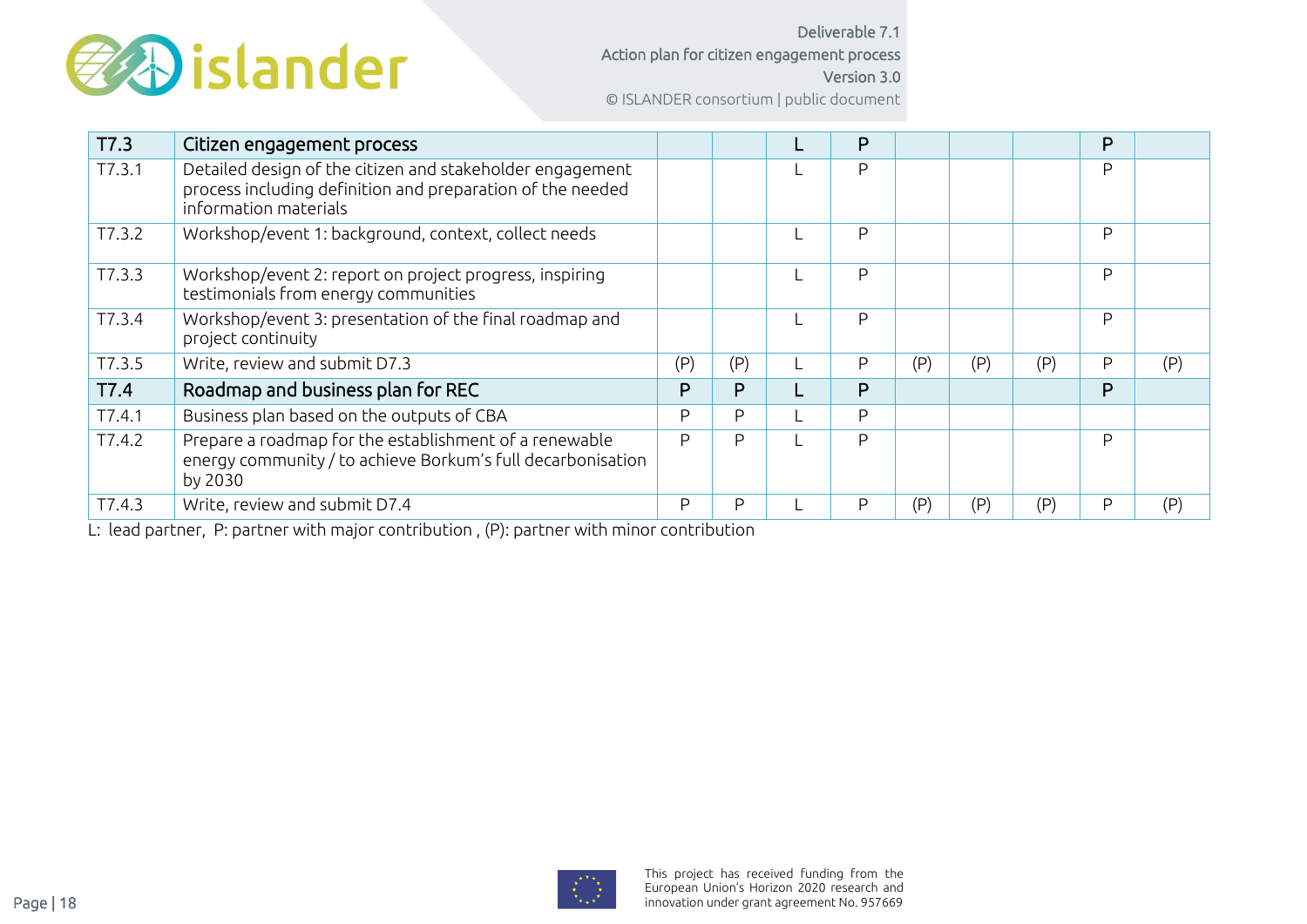

### <span id="page-18-0"></span>5 STAKEHOLDER ANALYSIS

From the point of view of a project or an activity, stakeholders include all people, groups and organizations that are involved or affected. In a stakeholder analysis these groups will be identified and grouped according to their level of influence and interest to determine how to engage and how to involve them before actually starting the activity. The purpose of the stakeholder analysis is to find support in your activity, gain alignment among all stakeholders and address conflicts or issues early on. Therefore, conducting a stakeholder analysis increases the chance for success of the project or activity.

In preparation of the action plan for citizen engagement, a stakeholder analysis was performed to better understand the different groups and design a suitable engagement strategy. In the following subchapters the methodology, analysis and the resulting stakeholder engagement plan are presented.

### <span id="page-18-1"></span>5.1 Methodology<sup>5</sup>

The adopted methodology consists of the following three steps.

#### Step 1: Determination of stakeholders

The first step is to start by brainstorming a list of potential stakeholders for your project or activity. The list can be adapted and reduced later throughout the process, but at the beginning you don't want to miss out any potentially important group. The brainstorming can be supported by small research on your topic. As a result, you will end up with a preliminary list, that will be detailed in the second step.

#### Step 2: Group and rate these stakeholders

After completion of the brainstorming session and determination of your potential stakeholders, you want to start to categorize them by their level of influence and interest in your project. One method to accomplish this, is by using the power-interest grid. The grid consists of four categories that will be used to group your stakeholders:

- 1. Players: High-power, high-interest stakeholders with whom you will want to collaborate.
- 2. Subjects: Low-power, high-interest stakeholders can offer great insights and ideas for the project but whom you don't need to always say yes to.
- 3. Context-setters: High-power, low-interest stakeholders need to be kept up to date since they can have a lot of influence over the project but don't want to be involved in the details.
- 4. Crowd: Low-power, low-interest stakeholders require ongoing communication about the project's progress but probably the least of all stakeholders.

The power-interest grid is shown in the following figure.

<sup>5</sup> Adopted from:<https://www.productplan.com/glossary/stakeholder-analysis/>

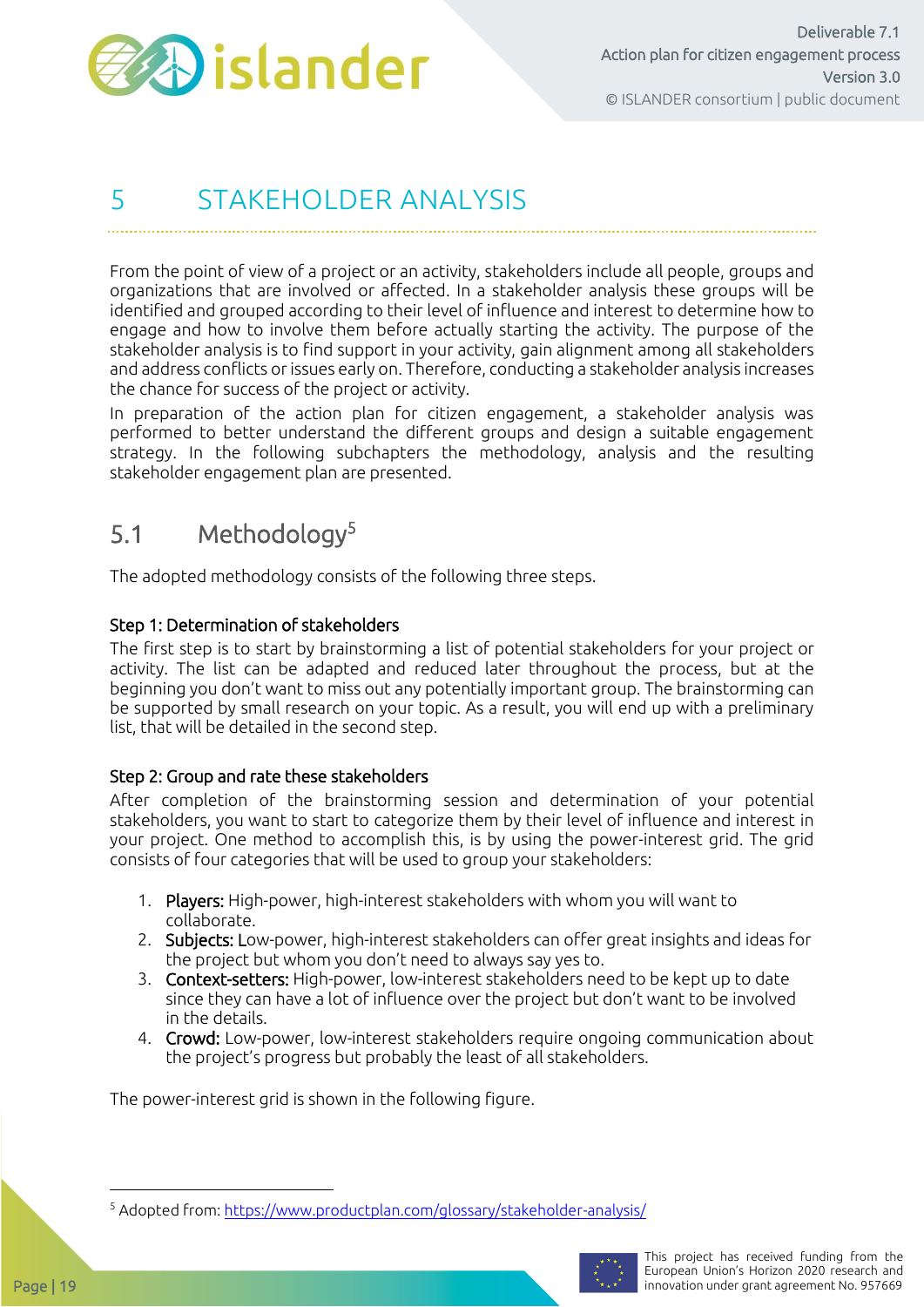



*Figure 1: Power-Interest grid for the categorization of the stakeholders.*

#### Step 3: Development of a communication strategy for each type of stakeholder

In this final step, you need to think how to strategically engage and earn the support of your stakeholders. You will want to ask yourself the questions:

- What is the motivation of this stakeholder?
- What priorities do they have and how could those align with our project? How do we make sure that our project is not threatening their other priorities?
- What is the likely view of this stakeholder on our project? Is it positive, good, is it not, what can we do about it?

Once you've completed your stakeholder profiles, you can define an engagement/ communication plan by defining the communication channels and needed communication materials.

### <span id="page-19-0"></span>5.2 Analysis of stakeholders for the creation of the REC

In our stakeholder analysis for the creation of the Renewable Energy Community in Borkum we started by listing different interest groups in renewable energies. We found and defined the three groups: Energy/power consumers, energy/power producer and politics. The individuals of each group have then been identified through brainstorming. The resulting list and our view on their level of power and interest is shown i[n Table 7.](#page-19-1)

Stakeholder **Power Interest** Category Energy/power consumer |Citizens (active, want to participate) |Low - Medium |High |Subjects Citizens (passive, don't want to enders (passive, don't want to  $\begin{bmatrix} \text{Low - Medium} & \text{Low} \end{bmatrix}$   $\begin{bmatrix} \text{Low} & \text{New} \end{bmatrix}$ Islands guests Low Medium Crowd

<span id="page-19-1"></span>*Table 7: List of stakeholders and their level of power and interest in the creation of a REC on Borkum.*

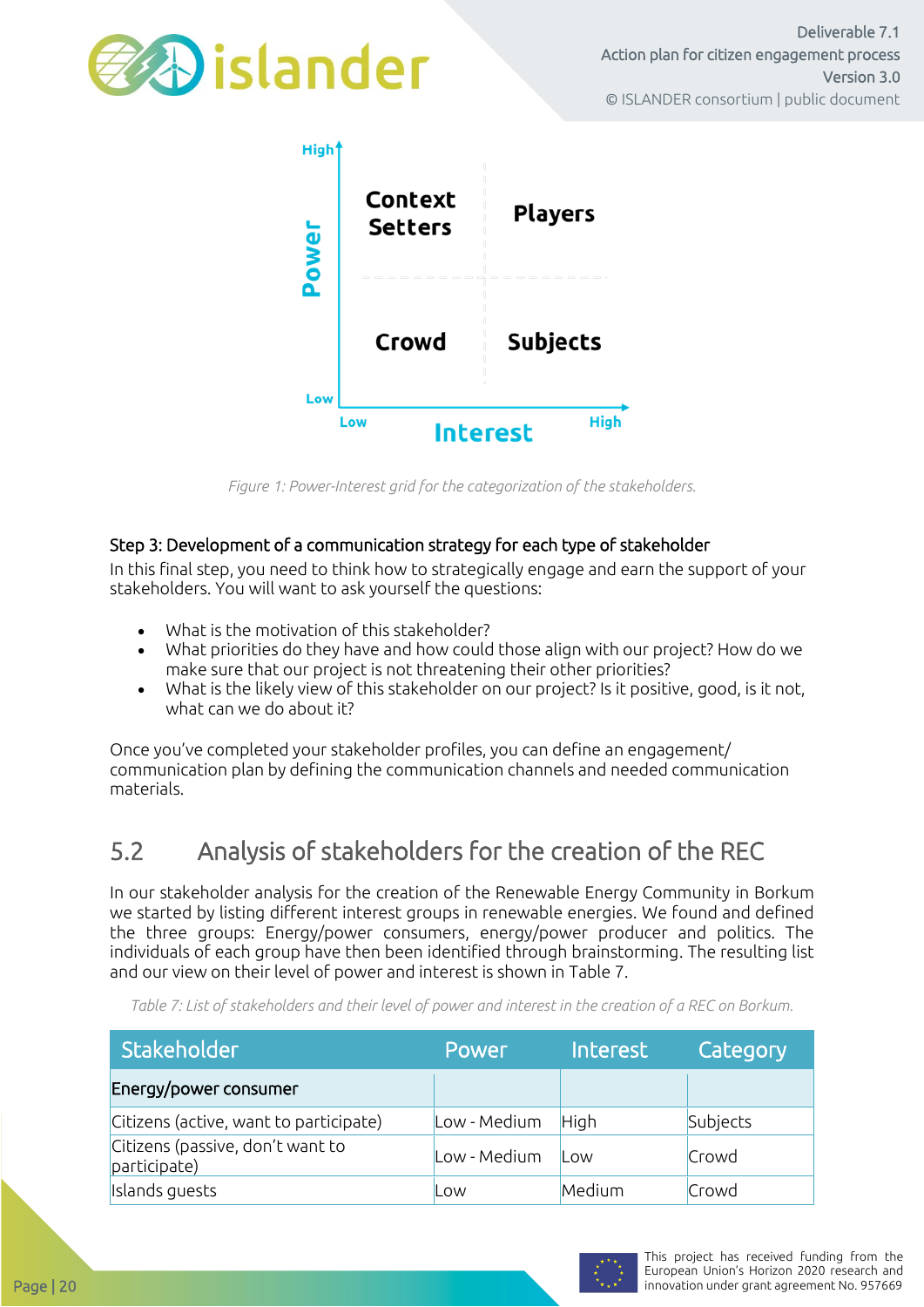

| Industry                          | Medium        | Medium - High | Player          |
|-----------------------------------|---------------|---------------|-----------------|
| Public institutions               | High          | Medium - High | Player          |
| Energy/power producer             |               |               |                 |
| NBG – Stadtwerke Borkum           | Medium - High | High          | Player          |
| Energy provider from mainland     | Medium        | Low           | Crowd           |
| Trianel Windpark Borkum           | Low           | Low           | Crowd           |
| SB Solarpark Borkum GmbH & Co. KG | Low           | Low           | Crowd           |
| <b>Politics</b>                   |               |               |                 |
| Local politics                    | Medium - High | Medium - High | Player          |
| State Niedersachsen               | High          | Medium        | Context Setters |
| Germany                           | High          | Low - Medium  | Context Setters |
| European Union                    | High          | High          | Player          |

### <span id="page-20-0"></span>5.3 Stakeholder contacts and means of communication

Based on the results of the previous section, we then sorted the stakeholders by their powerinterest category and brainstormed possible contacts and channels to engage them. In our case, players and context setters seem to have a quite small and limited number of possible contacts and therefore our strategy can include directly contacting individual representatives of them. The subjects and the crowd, especially citizens and island guests, on the other hand will be difficult to engage individually. It was therefore decided to engage them mainly through available channels, e.g., local media, and through the citizen engagement workshop series planned in the Islander project. The action plan is presented in the next section.

| Stakeholder<br><b>Possible Contacts</b>   |                                                                         | Means of communication                                                                                                    |  |  |  |
|-------------------------------------------|-------------------------------------------------------------------------|---------------------------------------------------------------------------------------------------------------------------|--|--|--|
| Player                                    |                                                                         |                                                                                                                           |  |  |  |
| Industry                                  | Tourism (hotels), Craft union,<br>Union for gastronomy                  |                                                                                                                           |  |  |  |
| Public institutions                       | Town and NBG                                                            | Direct contact                                                                                                            |  |  |  |
| <b>NBG</b>                                | Project partner                                                         | Direct contact                                                                                                            |  |  |  |
| Local politics                            | Mayor, City council, Working<br>group "Kommunales<br>Energiemanagement" | Direct contact                                                                                                            |  |  |  |
| European Union                            | Rescoop EU project                                                      | Direct contact                                                                                                            |  |  |  |
| <b>Context Setters</b>                    |                                                                         |                                                                                                                           |  |  |  |
| State Niedersachsen<br>(Germany)          | Innovation centre<br>Niedersachsen GmbH                                 | Direct contact                                                                                                            |  |  |  |
| <b>Subjects</b>                           |                                                                         |                                                                                                                           |  |  |  |
| Citizens (active, want to<br>participate) |                                                                         | Inform through available<br>channels, e.g. local media and<br>through the workshops<br>planned in the ISLANDER<br>project |  |  |  |

*Table 8: List of possible stakeholder contacts and means of communication.*

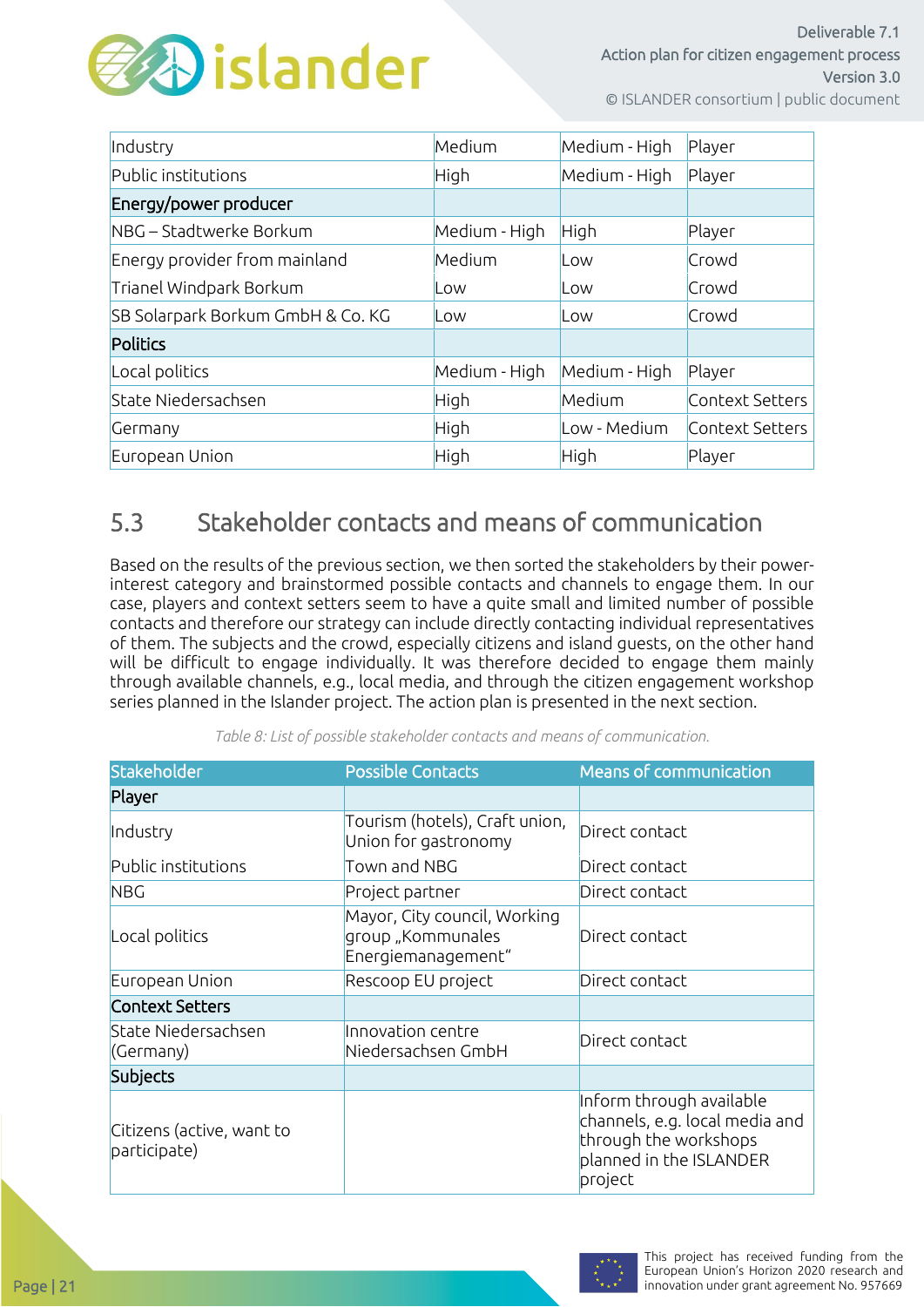

| Crowd                                           |                                                         |
|-------------------------------------------------|---------------------------------------------------------|
| Citizens (passive, dont want to<br>participate) | Inform through available                                |
| Island guests                                   | channels, e.g. local media and<br>through the workshops |
| Energy provider from<br>mainland                | planned in the ISLANDER<br>project                      |
| Trianel Windpark Borkum                         |                                                         |

# <span id="page-21-0"></span>6 ACTION PLAN FOR CITIZEN ENGAGEMENT

The action plan for citizen engagement presented in this section is based on the stakeholder analysis performed in section 5. Besides actions to engage the citizens, it also includes actions to involve other stakeholders in the process of creating a Renewable Energy Community. By inclusion of all relevant stakeholders from the beginning, chances of success are maximized. The action plan is presented in the following figure and is described in more detail below.



*Figure 2: Action plan for citizen engagement process.*

#### 1. Preparation of materials for stakeholder engagement

The first step is to prepare messages and materials for the engagement of the stakeholders complementary to the project flyers providing information on ISLANDER to the general public. This will include e.g., a presentation for personal meetings, an official letter describing the intention to initiate contact and a poster to visualize information and the process. The materials will be personalized depending on the stakeholder by inclusion of their focus interests. As of October 2021, the messages and materials are not yet defined, but will be developed in the next 6 months. Finally, the materials will be made publicly available in May 2022 as deliverable D7.2 of the ISLANDER project.

#### 2. Direct contact of players and context setters

The players and context setters will be contacted directly via phone and or email to start a

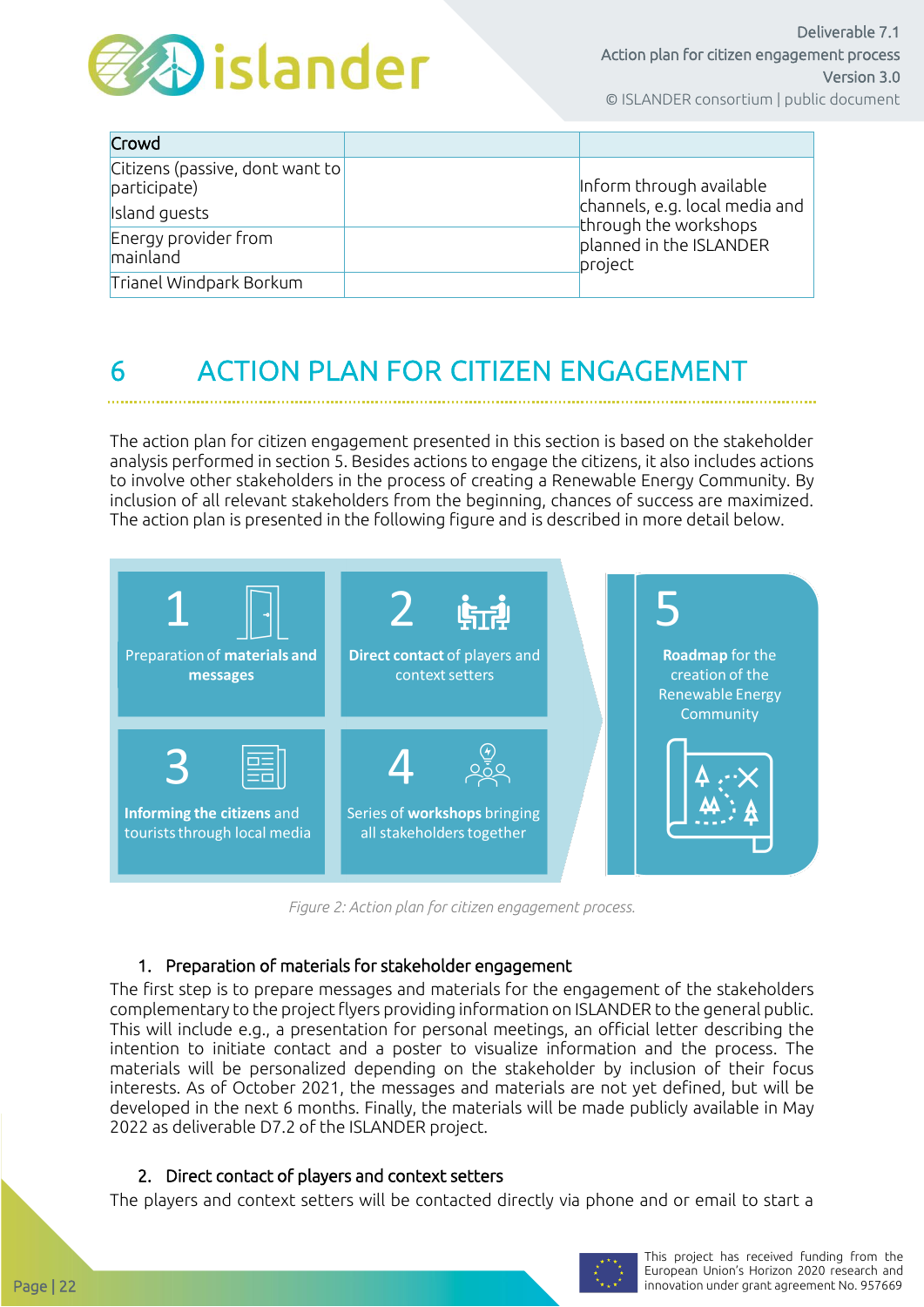

personal discussion on their level of interest and involvement. The materials prepared in the first step will aid in this process, by making our intentions easily accessible for the stakeholders. While some contacts are already available, others still need to be identified before the engagement can take place. Since this activity aims at building a long-term relationship it will therefore likely carry on until the end of the project.

#### 3. Informing the citizens and tourists through local media

On Borkum, there are 5,500 permanent citizens and 290,000 overnight guests per year. Those individuals can best be reached by utilizing the available channels they are used to and that are available. This action will have a strong focus on the permanent citizens of the island and therefore local media is an ideal platform. The goal is to keep them informed and to offer a channel to involve them, if they want to. Similar to the second step, this activity will likely carry on until the end of the project. Communication materials will be displayed at strategical locations of the island such as the tourist office to keep tourists informed on the progress of ISLANDER.

#### 4. Series of workshops bringing all stakeholders together

A series of workshops will be organized on Borkum to generate a platform for the stakeholders to get involved. The main focus is to involve the citizens of the island and to offer more opportunities for them to collect their concerns and needs. Additionally, the platform can be used to hold expert discussions with stakeholders that are deeper involved. Ultimately the aim is to bring all stakeholders together to achieve common ground for the creation of a REC. The series of workshops will likely start in the second half of 2022 and will continue with one event per year for a total of 3 events by the end of the project.

#### 5. Roadmap for the creation of the Renewable Energy Community

The combined results of steps  $1 - 4$  together with other activities, e.g., technoeconomic analysis or activities in the BRIDGE project, will lead to the roadmap towards the creation of a Renewable Energy Community on Borkum. The roadmap will contain the necessary steps and best practices to lead this activity after the end of the ISLANDER project.

# <span id="page-22-0"></span>7 MAIN CONCLUSIONS

Borkum is aware of the energy problem and started its pathway towards net zero emissions already years ago. The agenda Borkum 2030, expressing carbon neutrality by this year, lead to numerous projects and initiatives to realize this goal. Renewable Energy Communities can facilitate the energy transition process on the island by involvement and alignment of the relevant stakeholders and therefore they play an important role in this context. Based on this premise, the action plan presented in this report was developed to include not only the citizens of the island but all relevant stakeholders to increase the chances of success. The five-step plan will lead to a roadmap that will keep the activity going even after the end of the ISLANDER project. We are sure that with this approach we have created the basis for a sustainable roadmap towards the creation of a Renewable Energy Community on Borkum.